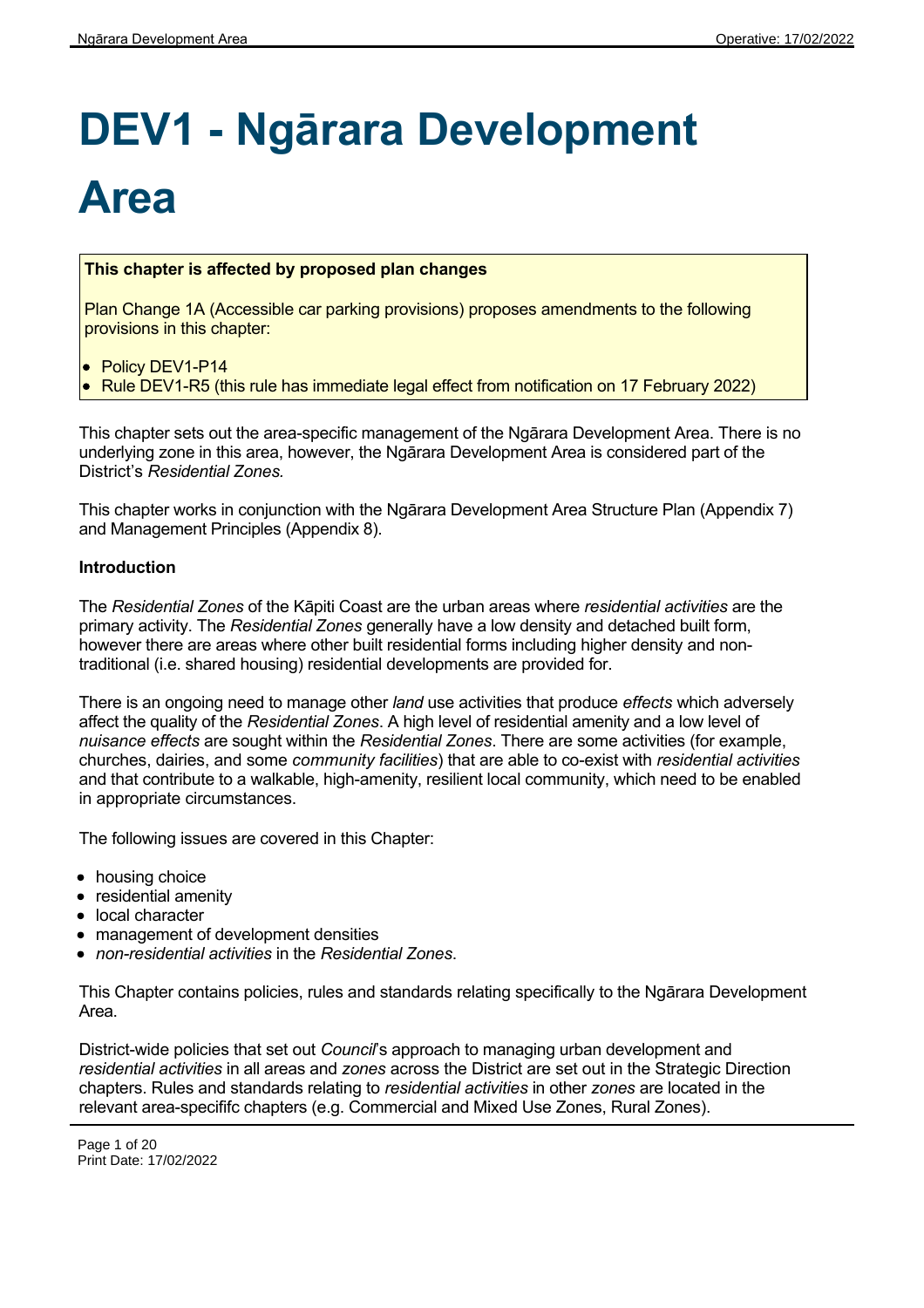Many areas in the *Residential Zones* are characterised by special features as shown on the District Plan. Chapters relating to special features (Natural Hazards, Historic Heritage, and Natural Environment Values) also contain relevant provisions applying to the *Residential Zones*.

#### *Ngārara Development Area*

Ngārara is a special part of the Kāpiti Coast providing for a variety of residential development clusters, integrated into its rural, coastal, conservation and forest setting. The fundamental design approach underpinning Ngārara has been driven by the objective of retaining the distinctive character of the *Development Area* by the careful integration of built form with its rural coastal setting.

The goal of the development of the *Development Area* is to maintain existing ecologies, limit urban sprawl, and to maintain *open space* between neighbourhoods, while providing for residential and limited mixed use development. The density of development clusters decreases across the *Development Area* from a higher density cluster with mixed use in the south west, to low density development in the north east. An area along the central dune ridges will be retained as a series of forest areas.

A substantial portion of the *Development Area* will also be put aside for conservation and enhancement purposes, including all the areas identified as having significant ecological values. Parts of Ngārara remain in the General Rural Zone as a precinct north of the urban edge (refer to the General Rural Zone chapter).

The comprehensively designed settlement provides a lifestyle *environment* with a range of *allotment* densities and supporting mixed use activities in a landscape which reflects and enhances the existing *environment*. The majority of the settlement will be fully serviced with *water* supply and *wastewater* disposal systems from the reticulated public services, enhanced by on-site management and conservation techniques.

The settlement is based on a *Structure Plan* within which are a series of areas, called *Neighbourhood Development Areas*, as identified on the Ngārara Development Area Structure Plan map. The *Neighbourhood Development Areas* include identified areas for *development* as well as the adjoining *open space* areas. The *development* of each neighbourhood will be guided by specific management guidelines relating to Environmental Outcomes and Anticipated Form that dictate the form and nature of *development*, and overarching Management Principles.

Appendix 7 outlines the Ngārara Development Area Structure Plan map which provides details on the *Neighbourhood Development Areas*, including features to be protected, overall principles and outcomes, and anticipated land uses and form. Appendix 8 outlines the Ngārara Development Area Management Principles which apply across the entire Development Area. *Neighbourhood Development Areas*, corresponding areas of development and *open space* areas as shown on the Structure Plan map are indicative only.

In terms of the Ngārara Development Area rule framework, *subdivision* and *development* of each *Neighbourhood Development Area* (NDA) is a *discretionary activity* and requires the development of a detailed *Neighbourhood Development Plan* (NDP) for each NDA which addresses matters such as the roading layout, ecological constraints, traffic management, *stormwater*, *water* and *wastewater* management built form, *open space* and conservation elements, vehicle and other linkages and sustainability initiatives. The NDP demonstrates how the principles and outcomes sought for the NDA under the *Structure Plan* would be achieved.

Development of each NDA will need to comply with the District Plan *vehicle access*, *road* location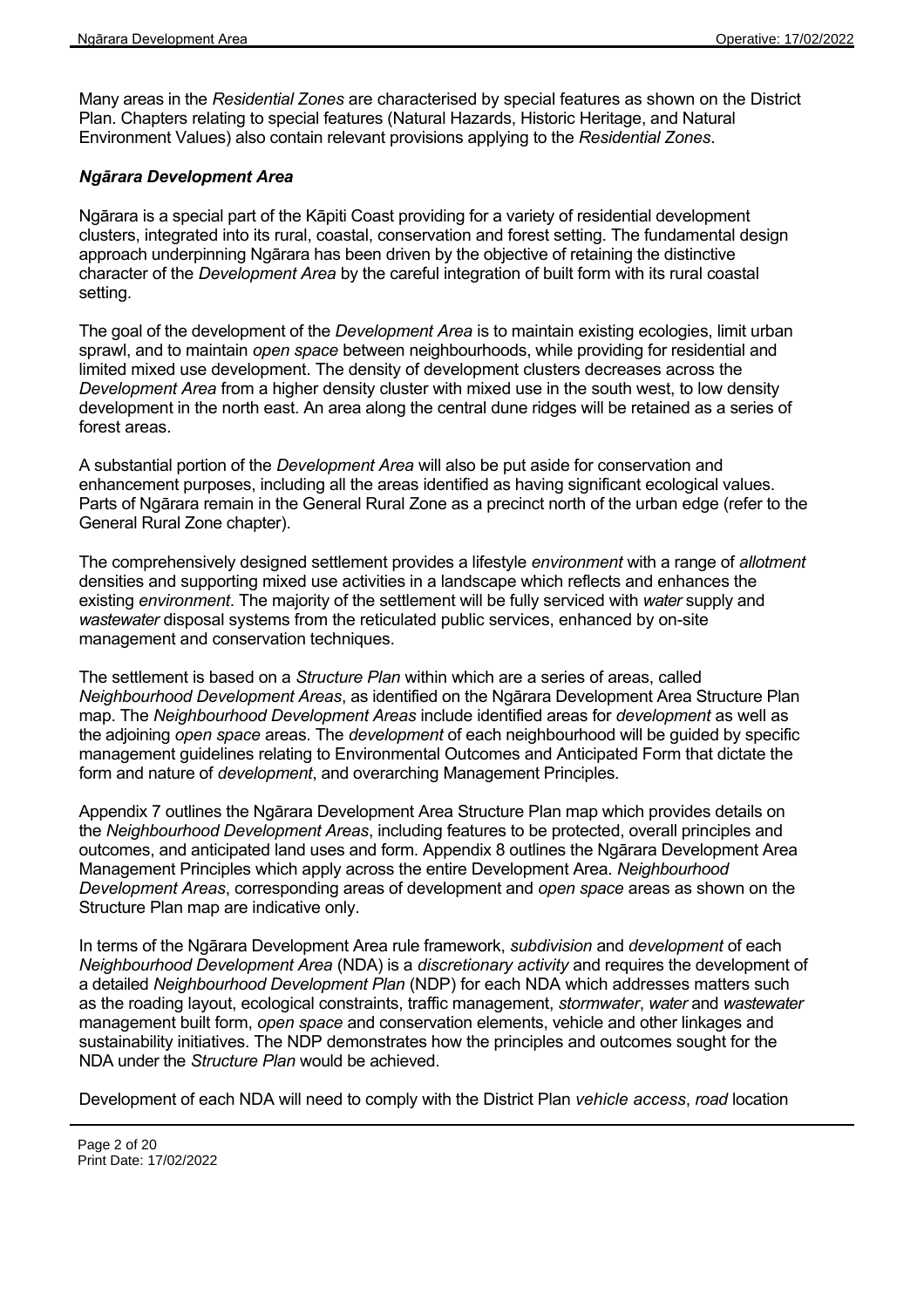and design standards, and design guidelines for *roads*. The vision for Ngārara, including the design of *roads*, walkways and other linkages, seeks to minimise the generation of vehicular traffic. To ensure that the *development* of the *Development Area* does not outstrip the capacity of the *road* network, the applicant shall prepare an *transport assessment* as part of the NDP process, once the threshold of 265 *residential units* within the Waimeha NDA is proposed to be exceeded.

# **Strategic Context**

The Primary Objectives that this chapter implements are:

- DO-O1 Tāngata Whenua;
- DO-O2 Ecology and Biodiversity;
- DO-O3 Development Management;
- DO-O5 Natural Hazards;
- DO-O7 Historic Heritage;
- DO-O8 Strong Communities;
- DO-O9 Landscapes, Features and Landforms;
- DO-O11 Character and Amenity Values;
- DO-O12 Housing Choice and Affordability;
- DO-O13 Infrastructure;
- DO-O14 Access and Transport;
- DO-O15 Economic Vitality; and
- DO-O17 Open Spaces / Active Communities.

#### **DO-O1** Tāngata Whenua

To work in partnership with the *tangata whenua* of the District in order to maintain *kaitiakitanga* of the District's resources and ensure that decisions affecting the natural *environment* in the District are made in accordance with the principles of Te Tiriti o Waitangi (Treaty of Waitangi).

#### **DO-O2** Ecology and Biodiversity

To improve indigenous biological diversity and ecological resilience through:

- 1. protecting areas of *significant indigenous vegetation* and *significant habitats of indigenous fauna*;
- 2. encouraging restoration of the ecological integrity of indigenous ecosystems;
- 3. enhancing the health of terrestrial and aquatic ecosystems; and
- 4. enhancing the *mauri* of *waterbodies*.

#### **DO-O3** Development Management

To maintain a consolidated urban form within existing urban areas and a limited number of identified growth areas which can be efficiently serviced and integrated with existing townships, delivering:

- 1. urban areas which maximise the efficient end use of energy and integration with infrastructure;
- 2. a variety of living and working areas in a manner which reinforces the function and vitality of centres;
- 3. resilient communities where development does not result in an increase in risk to life or severity of damage to property from natural hazard events;
- 4. higher residential densities in locations that are close to centres and public open spaces, with good access to public transport;
- 5. management of development in areas of special character or amenity so as to maintain, and where practicable, enhance those special values;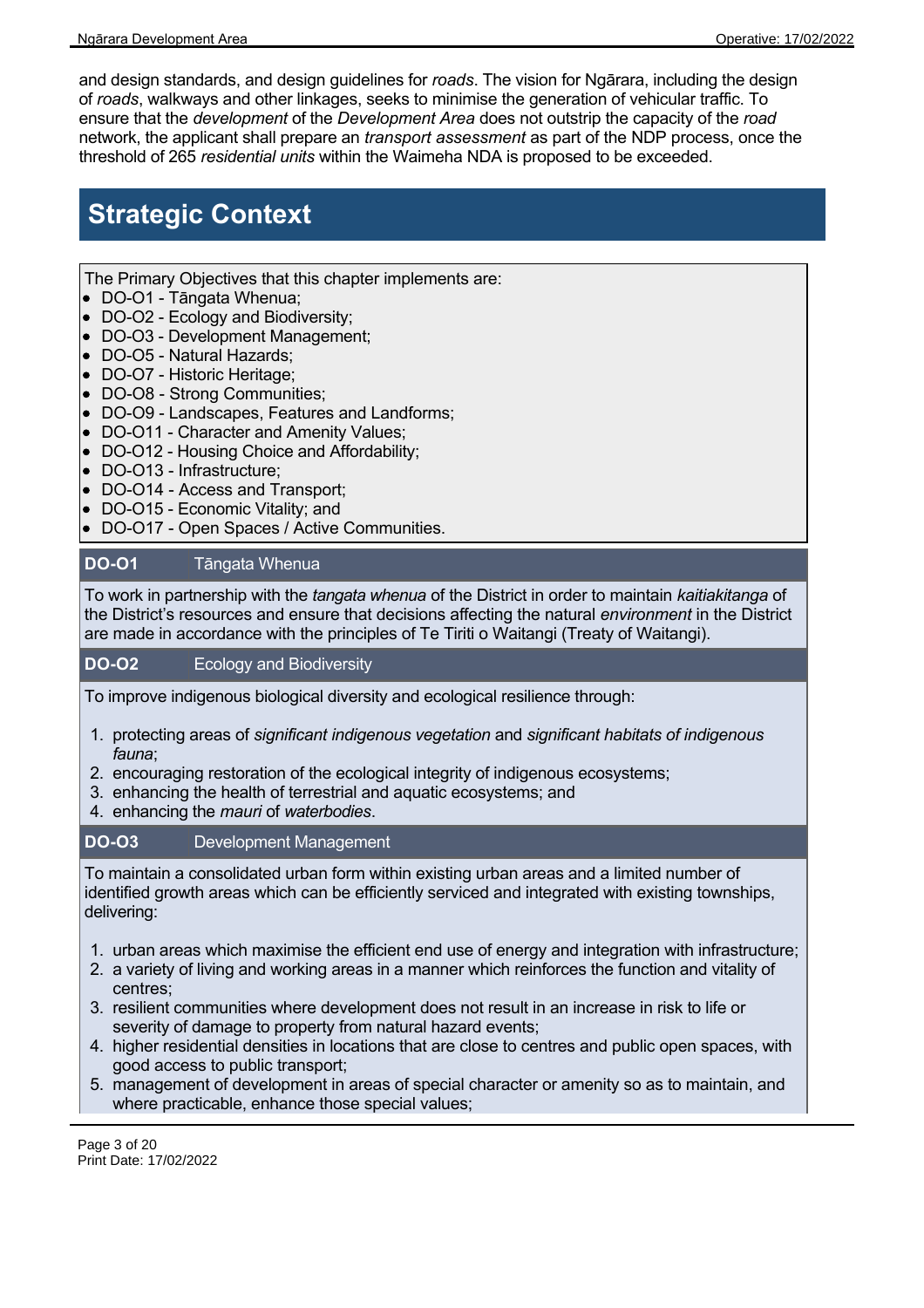- 6. sustainable natural processes including freshwater systems, areas characterised by the productive potential of the land, ecological integrity, identified landscapes and features, and other places of significant natural amenity;
- 7. an adequate supply of housing and areas for business/employment to meet the needs of the District's anticipated population which is provided at a rate and in a manner that can be sustained within the finite carrying capacity of the District; and
- 8. management of the location and effects of potentially incompatible land uses including any interface between such uses.

#### **DO-O5** Natural Hazards

To ensure the safety and resilience of people and communities by avoiding exposure to increased levels of risk from natural hazards, while recognising the importance of natural processes and systems.

#### **DO-O7** Historic Heritage

To protect *historic heritage* in the District for the social, cultural and economic wellbeing of the Kapiti Coast community and future generations, including:

- 1. supporting the contribution of *historic heritage features* and their values to the identity, character and amenity of places and landscapes;
- 2. recognising and protecting *tangata whenua historic heritage*, including *waahi tapu and other places and areas significant to Maori;* and
- 3. providing for appropriate use and *development* of natural and physical resources with *historic heritage* values, while ensuring any adverse environmental *effects* are avoided, remedied or mitigated.

#### **DO-O8** Strong Communities

To support a cohesive and inclusive community where people:

- 1. have easy access and connectivity to quality and attractive public places and local social and community services and facilities;
- 2. have increased access to locally produced food, energy and other products and resources;
- 3. have improved health outcomes through opportunities for active living or access to health services; and
- 4. have a strong sense of safety and security in public and private spaces.

#### **DO-O9** Landscapes, Features and Landforms

To protect the District's identified *outstanding natural features and landscapes* from inappropriate *subdivision*, use and *development*; and

- 1. maintain or enhance the landscape values of *special amenity landscapes* and identified significant landforms; and
- 2. avoid, remedy or mitigate adverse *effects* of *earthworks* on natural features and landforms.

#### **DO-O11** Character and Amenity Values

To maintain and enhance the unique character and amenity values of the District's distinct communities so that residents and visitors enjoy:

- 1. relaxed, unique and distinct village identities and predominantly low-density residential areas characterised by the presence of mature vegetation, a variety of built forms, the retention of landforms and unique community identities;
- 2. vibrant, lively *town centres* supported by higher density residential and mixed use areas;
- 3. neighbourhood *centres*, village communities and employment areas characterised by high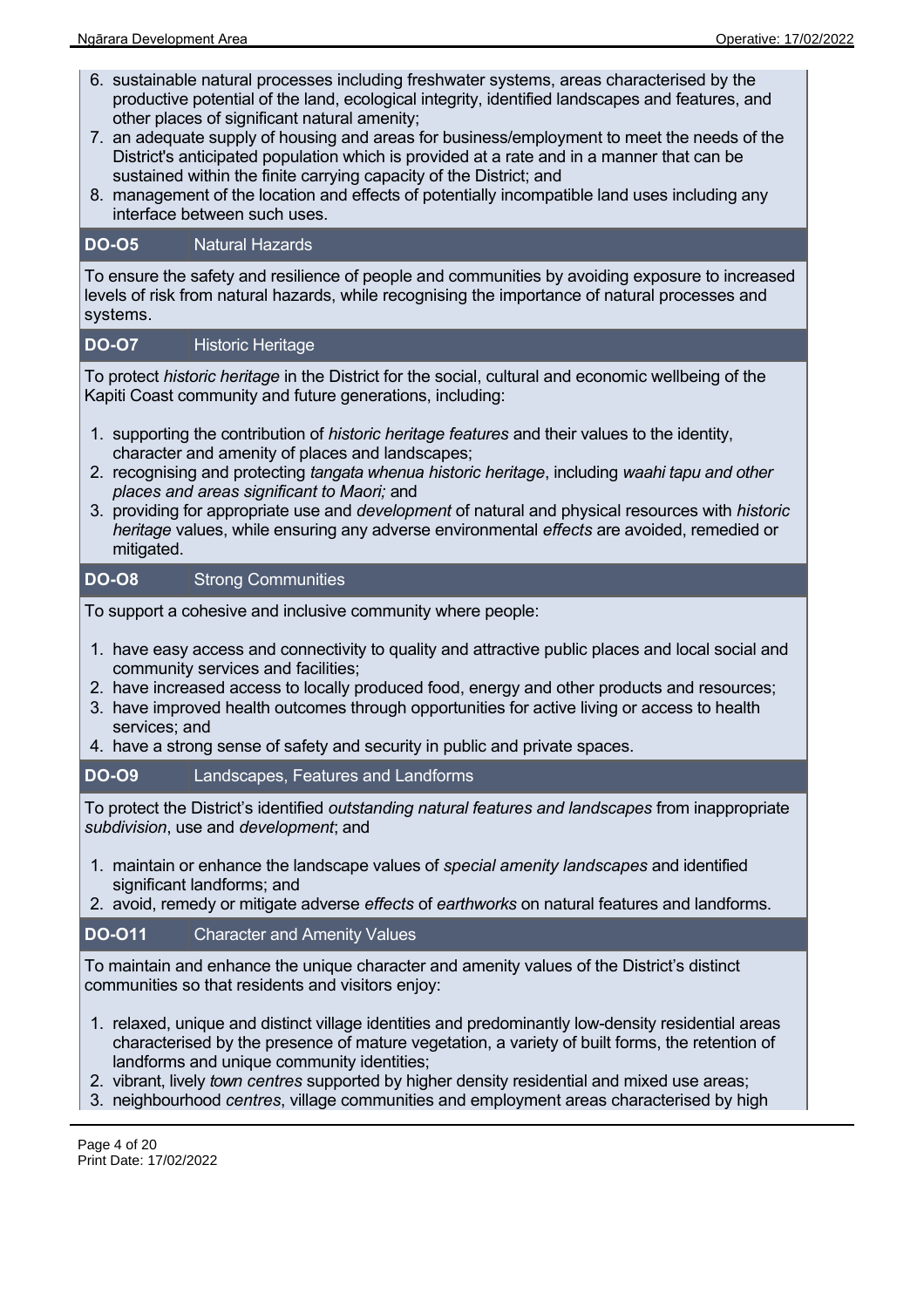levels of amenity, accessibility and convenience;

- 4. productive rural areas, characterised by openness, natural landforms, areas and corridors of *indigenous vegetation*, and *primary production activities*; and
- 5. well managed interfaces between different types of land use areas (e.g. between living, working and rural areas and between potentially conflicting land uses, so as to minimise adverse *effect*s.

**DO-O12** Housing Choice and Affordability

To meet diverse community needs by increasing the amount of housing that:

- 1. is of densities, locations, types, attributes, size and tenure that meets the social and economic wellbeing needs of households in suitable urban and rural locations;
- 2. is affordable and adequate for lower income households; and
- 3. can respond to the changing needs of residents, regardless of age, mobility, health or lifestyle preference;

while enhancing the amenity of living environments and contributing to the sustainability of communities and compatibility with the goals of environmental sustainability, in particular resource, water and energy efficiency.

#### **DO-O13** Infrastructure

To recognise the importance and national, regional and local benefits of *infrastructure* and ensure the efficient *development*, maintenance and operation of an adequate level of social and physical *infrastructure* and services throughout the District that:

- 1. meets the needs of the community and the region; and
- 2. builds stronger community resilience, while avoiding, remedying or mitigating adverse *effects* on the *environment*.

#### **DO-O14** Access and Transport

To ensure that the transport system in the District:

- 1. integrates with land use and urban form and maximises accessibility;
- 2. improves the efficiency of travel and maximises mode choice to enable people to act sustainably as well as improving the resilience and health of communities;
- 3. contributes to a strong economy;
- 4. avoids, remedies or mitigates adverse *effect*s on land uses;
- 5. does not have its function and operation unreasonably compromised by other activities;
- 6. is safe, fit for purpose, cost effective and provides good connectivity for all communities; and
- 7. provides for the integrated movement of people, goods and services.

#### **DO-O15** Economic Vitality

To promote sustainable and on-going economic development of the local economy, including the rural sector, with improved number and quality of jobs and investment through:

1.

- a. encouraging *business activities* in appropriate locations within the District, principally through differentiating and managing various types of *business activities* both on the basis of the activity, and the potential local and strategic *effect*s of their operation;
- b. reinforcing a compact, well designed and sustainable regional form supported by an integrated *transport network*;
- c. enabling opportunities to make the economy more resilient and diverse;
- d. providing opportunities for the growth of a low carbon economy, including clean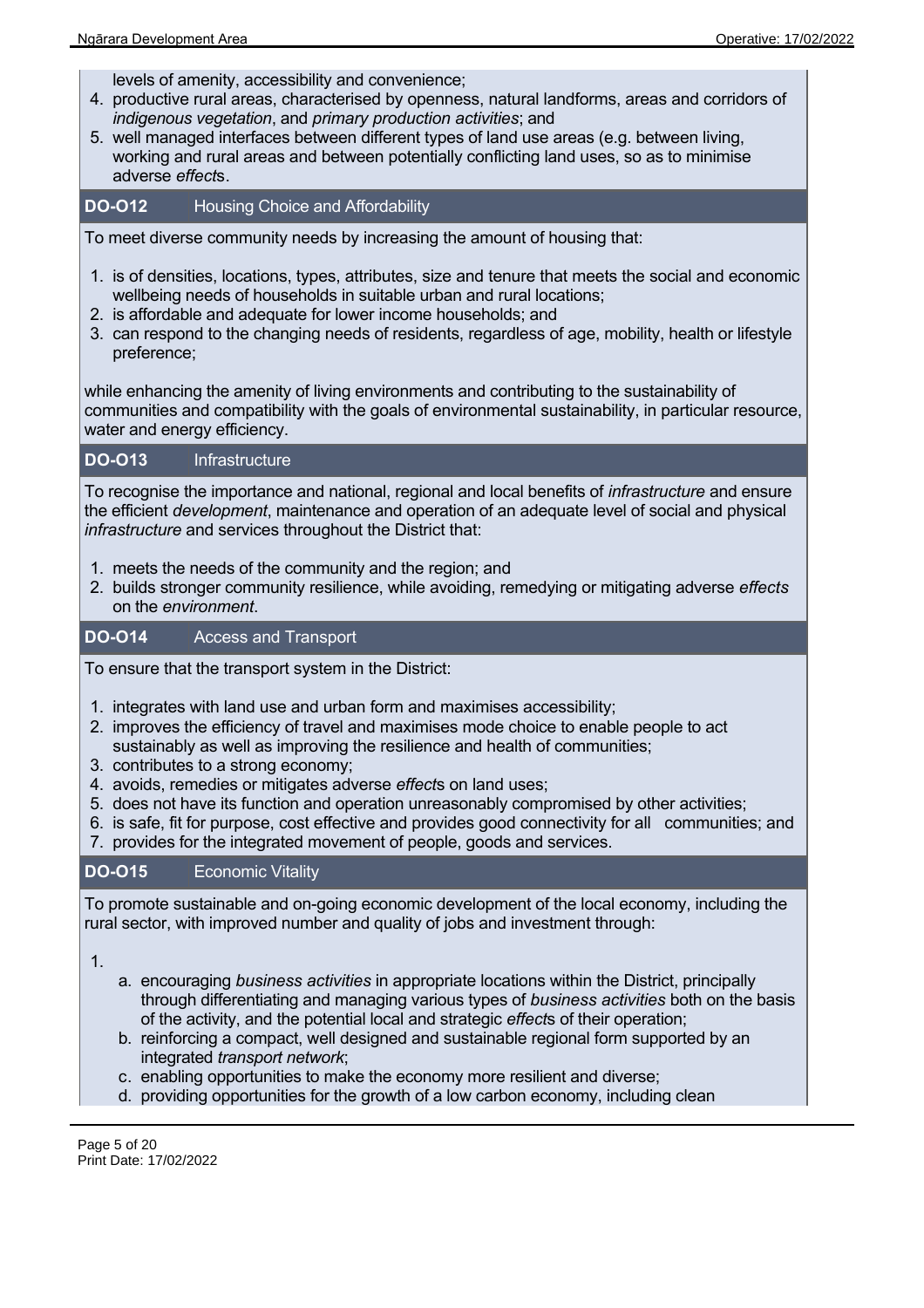technology;

- e. minimising *reverse sensitivity effect*s on *business activities*, including *primary production activities* ; and
- f. enhancing the amenity of *Working Zones*;

while:

2.

- a. ensuring that economic growth and development is able to be efficiently serviced by *infrastructure*;
- b. encouraging commercial consolidation and the co-location of community services and facilities primarily within the *Paraparaumu Sub-Regional Centre* and *Town Centres*; and
- c. managing contamination, pollution, odour, noise and glare, associated with *business activities,* including *primary production activities*.

**DO-O17** Open Spaces / Active Communities

To have a rich and diverse network of *open space* areas that:

- 1. is developed, used and maintained in a manner that does not give rise to significant adverse *effect*s on the natural and physical *environment*;
- 2. protects the District's cultural, ecological and *amenity values*, while allowing for the enhancement of the quality of *open space* areas;
- 3. supports the identity, health, cohesion and resilience of the District's communities; and
- 4. ensures that the present and future recreational and *open space* needs of the District are met.

Provisions in other chapters of the Plan may also be relevant.

## **Policies**

#### **DEV1-P1** Ngārara Development Area

*Subdivision,* use and *development* in the Ngārara Development Area will provide for a mix of *land* uses and densities appropriate to the existing *environment* and will be undertaken in accordance with the *Neighbourhood Development Area*s set out in the Ngārara Development Area Structure Plan in Appendix 7 and the Ngārara Development Area Management Principles in Appendix 8, and in a manner which is consistent with the following principles:

- 1. within the *Neighbourhood Development Area*s that adjoin the Kawakahia Wetland (K066 Te Harakeke Swamp), any *development* will satisfy the following ecological requirements:
	- a. the provision of an adequate *open space wetland* buffer to manage activities with the potential to adversely affect ecological health and processes and indigenous flora and fauna;
	- b. the design of the neighbourhood and associated *infrastructure* to ensure ecological connectivity between *wetland* and dune habitats;
	- c. no discharge of untreated *stormwater* to *wetlands*;
	- d. all *wastewater* must be reticulated;
	- e. the alignment, design and construction of roading (including parking and manoeuvring areas), walkways and other accessways must be sensitive to existing dune topography (involving minimal *earthworks*) and the potential adverse *effect*s on *wetland* ecology;
	- f. *building* areas will be located outside buffer areas and will be sensitive to existing dune topography (involving minimal *earthworks*) and the potential adverse *effect*s on *wetland*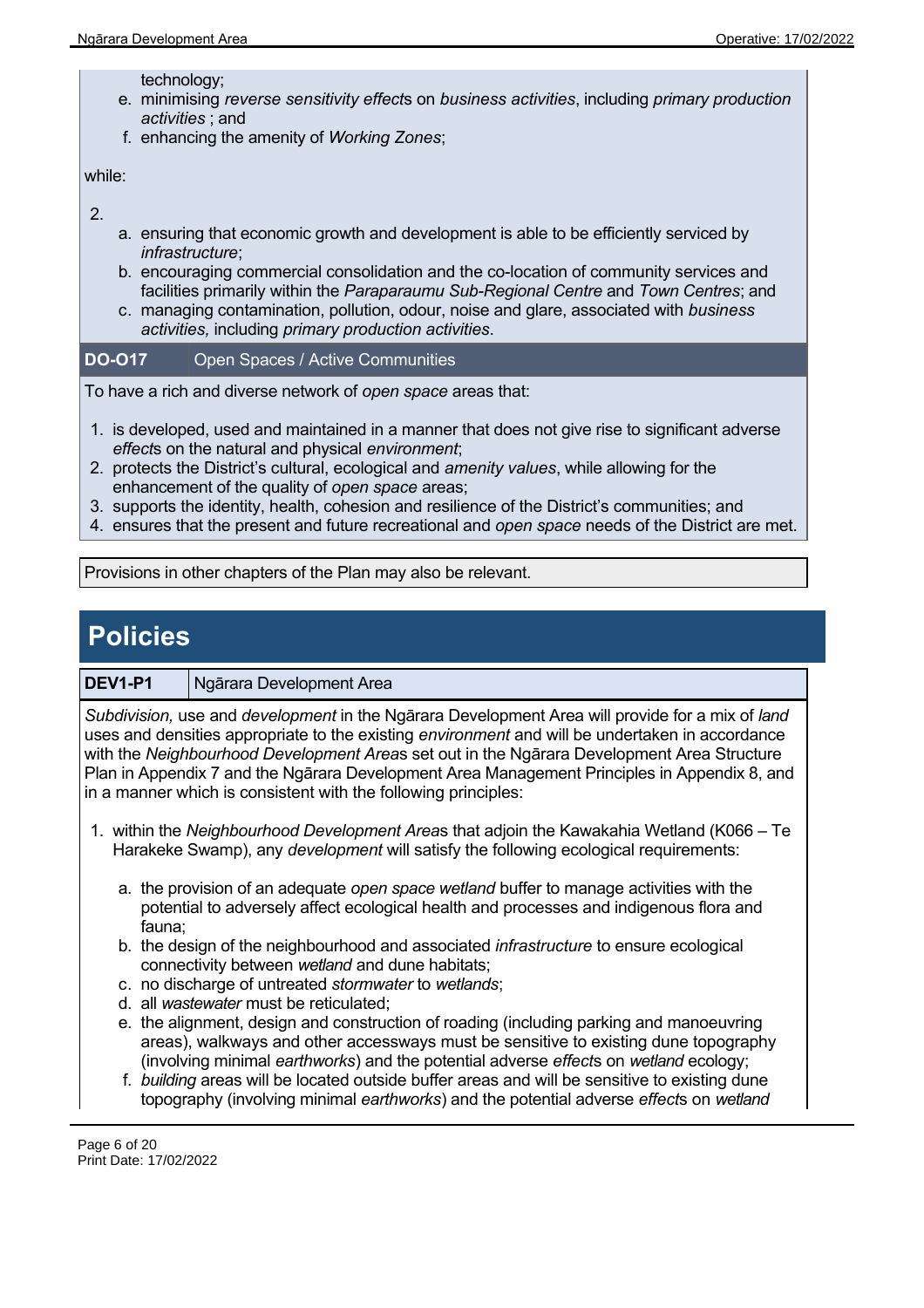ecology;

- g. the positioning, orientation, design, and materials of *buildings* and *structure*s must apply low impact principles and minimise potential adverse *effect*s on *wetland* ecology;
- h. effective long-term management of conservation *wetland* areas, *wetland* buffers and associated *open space*;
- i. locally sourced indigenous species will be used for all planting; and
- j. appropriate management of human activity to minimise the impact on indigenous flora and fauna;
- 2. separation between neighbourhoods and connection between *ecological sites* via bush corridors, rural lands and *wetland*s;
- 3. *building* and *site* design that incorporates environmentally sustainable design initiatives. New *residential buildings* will be designed to minimise fire *risks*, for example, by installing domestic sprinklers;
- 4. appropriate levels of vehicular connectivity between the *Neighbourhood Development Area*s and the *transport network*, based on a future link *road* to connect the neighbourhoods with Te Moana Road and the Waikanae North Development Area, as shown in the Ngārara Development Area Structure Plan;
- 5. appropriate locations for *non-residential*, *commercial* and *retail activities*, and specific residential densities, will be identified for specific *Neighbourhood Development Areas* and controls will be applied as necessary;
- 6. *retail* and *commercial activities* (excluding *industrial activities*) will be limited to only provide small scale convenience shopping for residents' day to day needs rather than having a districtwide catchment;
- 7. all *Neighbourhood Development Areas* will be investigated for sites of archaeological, historic and cultural significance before substantial changes or physical works take place; and
- 8. well-designed, appropriately located and sized private *open spaces* will be provided which serve to minimise urban *stormwater* run-off and that link seamlessly into public *open space* networks.

**DEV1-P2** Development and Landforms

*Subdivision,* use and *development* (including associated *driveway*s) should be sited, designed and undertaken to integrate with the natural topography and landform of the land and to minimise:

- 1. the visual impact, bulk and scale of *buildings* and *structures* on identified landscape values, *ecological sites, geological features* or *areas of high natural character*;
- 2. the extent of cut and fill;
- 3. the need for and the *height* of retaining walls; and
- 4. the mass of *buildings* on sloping land, by variations in wall and roof lines and by floor plans which complement the contours of the land.

| <b>DEV1-P3</b>                                                                                                                                                                                                                                                  | <b>Reverse Sensitivity</b>                                                                                         |  |
|-----------------------------------------------------------------------------------------------------------------------------------------------------------------------------------------------------------------------------------------------------------------|--------------------------------------------------------------------------------------------------------------------|--|
| New residential <i>subdivision</i> and <i>development</i> will be located away from lawfully established<br>industrial or intensive rural activities, or areas zoned for these activities, to minimise reverse<br>sensitivity effects.                          |                                                                                                                    |  |
| Residential activities (excluding visitor accommodation other than temporary residential<br>rental accommodation) located at the urban-rural interface will be undertaken in a manner which is<br>compatible with the activities undertaken in the Rural Zones. |                                                                                                                    |  |
| DEV <sub>1-P4</sub>                                                                                                                                                                                                                                             | Residential Activities (excluding visitor accommodation other than temporary<br>residential rental accommodation). |  |
| Residential activities will be recognised and provided for as the principal use in the Residential<br>Zones, while ensuring that the effects of subdivision, use and development is in accordance with                                                          |                                                                                                                    |  |

Page 7 of 20 Print Date: 17/02/2022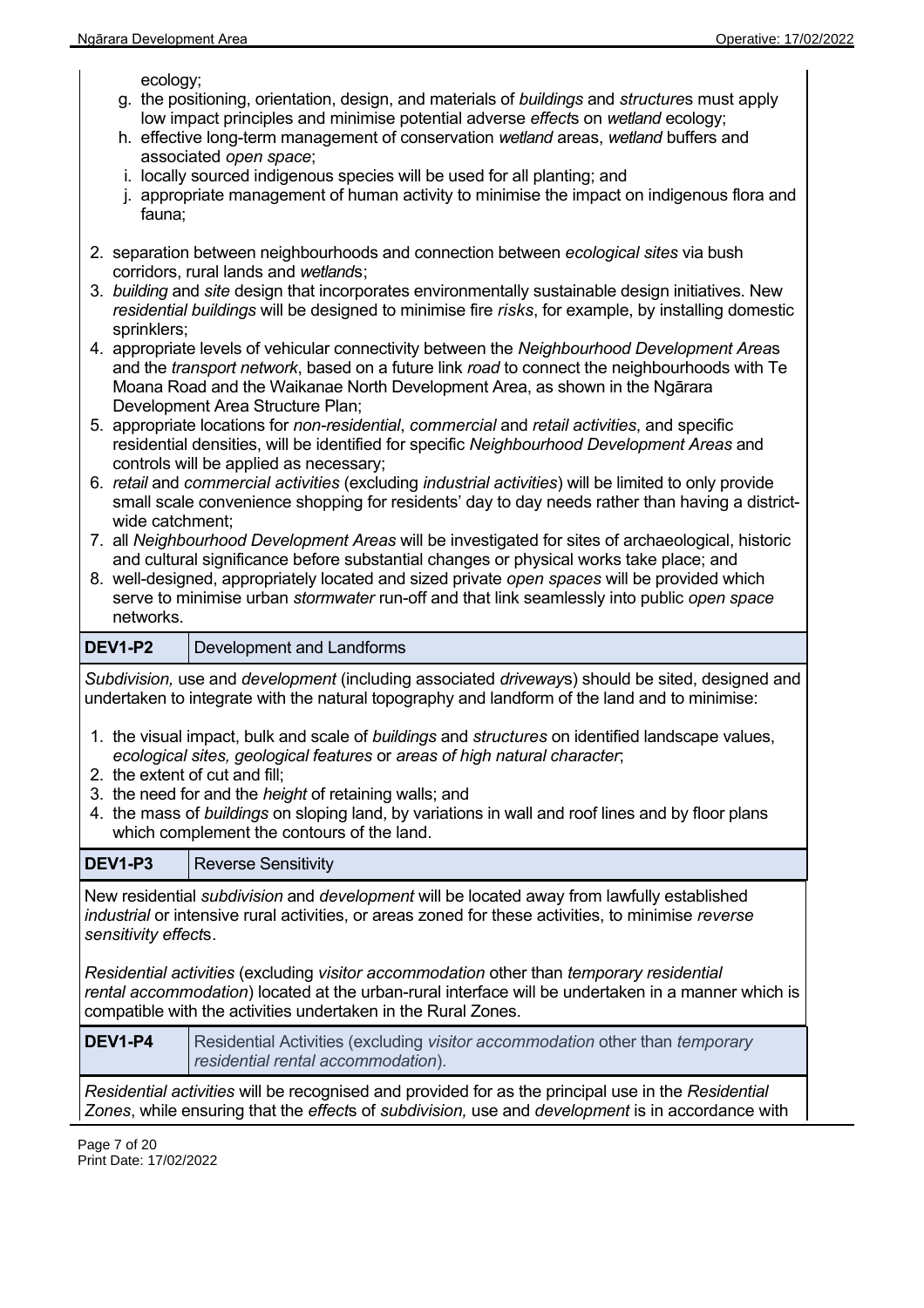the following principles:

- 1. adverse *effect*s on natural systems will be avoided, remedied or mitigated;
- 2. new built *development* will relate to local built identity, character values and the density of the surrounding residential environment;
- 3. transport choice and efficiency will be maximised;
- 4. housing types which meet the need of *households* will be provided for;
- 5. the number of *residential units* per *allotment* will be limited; and
- 6. a limited number of *accessory buildings* and *buildings* which are *ancillary* to *residential activities* will be provided for.

#### **DEV1-P5** | Residential Amenity

*Subdivision*, use and *development* in the *Residential Zones* will be required to achieve a high level of on-site amenity for residents and neighbours in accordance with the following principles:

- 1. *building* size and *footprint* will be proportional to the size of the *allotment;*
- 2. usable and easily accessible private *outdoor living spaces* will be provided;
- 3. *buildings* and *structures* will be designed and located to maximise sunlight access, privacy and amenity for the *site* and adjoining *allotments*;
- 4. *buildings* and *structures* will be designed and located to minimise visual impact and to ensure they are of a scale which is consistent with the area's urban form;
- 5. appropriate separation distances will be maintained between *buildings*;
- 6. *yards* will be provided to achieve appropriate *building* setbacks from neighbouring areas, the street and the coast;
- 7. hard and impermeable surfaces will be offset by permeable areas on individual *allotments*;
- 8. unreasonable and excessive *noise*, odour, smoke, *dust*, light, glare and vibration will be avoided;
- 9. *non-residential buildings* will be of a form and scale which is compatible with the surrounding residential *environment*; and
- 10. service areas for *non-residential activities* will be screened, and planting and *landscaping* will be provided.

#### **DEV1-P6** Residential Streetscape

*Development*, use and *subdivision* will enhance the amenity, functionality and safety of the streetscape in the *Resiential Zones*. To achieve a positive relationship between *development* and the street, *development* will be undertaken in accordance with the *Council's* Streetscape Strategy and Guideline:

- 1. minimum distance will be maintained between *vehicle access* ways, and where practicable, the sharing of *vehicle access* ways will be encouraged;
- 2. direct pedestrian access will be provided from the street to the front entrance of the *primary residential building*, where practicable;
- 3. where practicable, at least one *habitable room* will be orientated towards the street;
- 4. the safety of *road* users, including pedestrians and cyclists, will not be adversely affected; and
- 5. on-site vehicle manoeuvring will be provided for rear *allotments*, *allotments* with significant sloping driveways and on *strategic arterial routes*.

#### **DEV1-P7** Landscaping

*Landscaping* will be required for *non-residential activities* and intensive residential development in the *Residential Zones* to enhance residential amenity, while promoting *water* conservation and biodiversity and allowing for the natural infiltration of surface *waters* through permeable treatments. *Landscaping* will be located and designed in accordance with the following principles:

#### 1. the visual impact of large *buildings* will be reduced by appropriate screening and planting;

Page 8 of 20 Print Date: 17/02/2022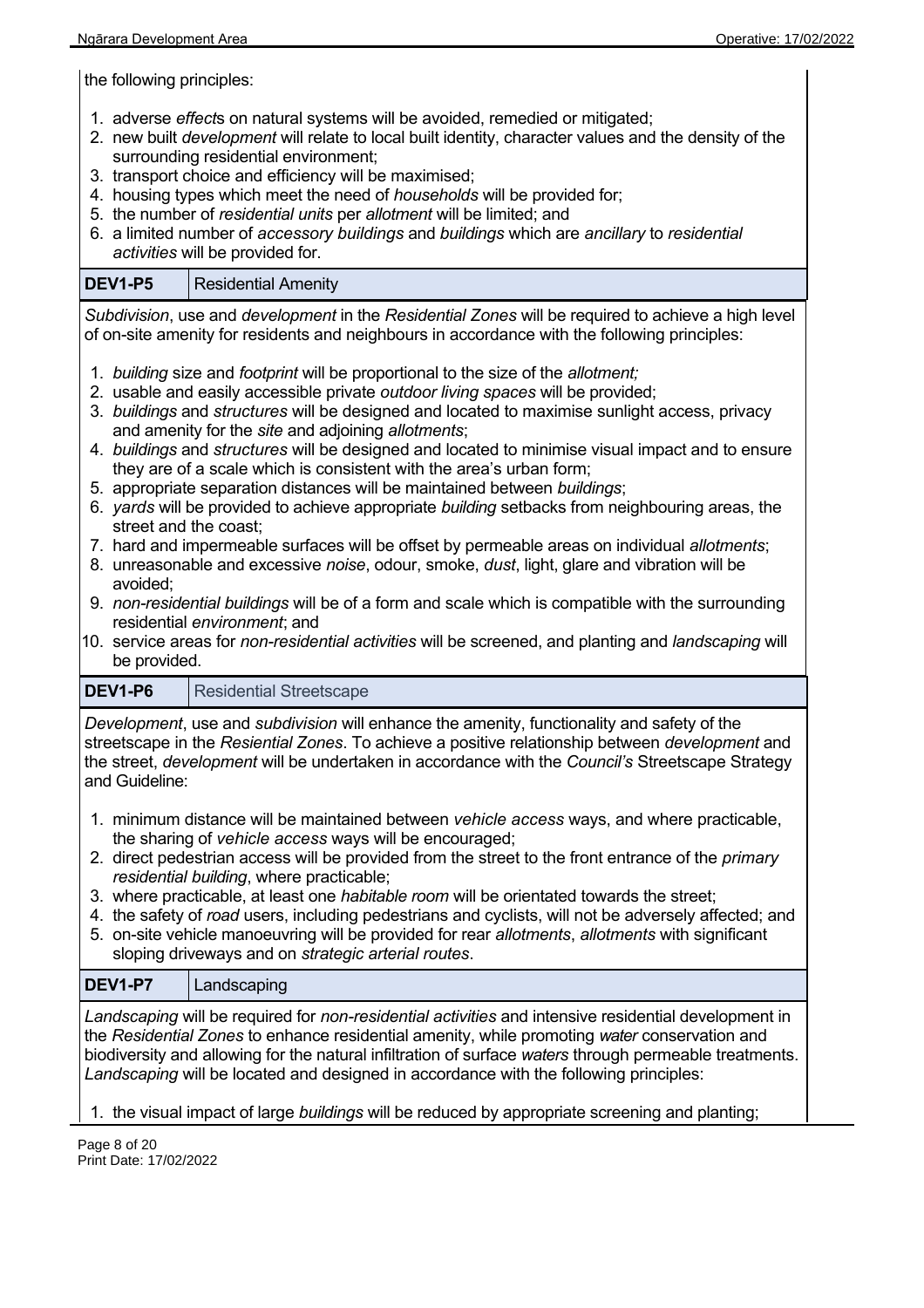- 2. service areas, loading areas and *outdoor storage* areas will be screened;
- 3. on-site *outdoor living spaces* will be defined and enhanced by *landscaping*;
- 4. *sunlight* access and passive surveillance to adjoining areas will not be unreasonably restricted;
- 5. public *infrastructure* and services will not be damaged or blocked;
- 6. planting of locally *indigenous vegetation* will be encouraged; and
- 7. permeable surfaces will be provided for the natural infiltration of surface *waters*.

| <b>DEV1-P8</b>                                                                                                                                                                                                                                                                                                                                                                                                                                                                         | <b>Energy Efficiency</b>                                                                                                                                                                                                                                                                                                                          |  |  |
|----------------------------------------------------------------------------------------------------------------------------------------------------------------------------------------------------------------------------------------------------------------------------------------------------------------------------------------------------------------------------------------------------------------------------------------------------------------------------------------|---------------------------------------------------------------------------------------------------------------------------------------------------------------------------------------------------------------------------------------------------------------------------------------------------------------------------------------------------|--|--|
| Where practicable, <i>development</i> and <i>subdivision</i> in the Residential Zones will be designed to<br>minimise energy consumption by maximising sunlight access, and incorporating passive<br>ventilation. Specifically, <i>development</i> will be undertaken in accordance with the following<br>principles:                                                                                                                                                                  |                                                                                                                                                                                                                                                                                                                                                   |  |  |
|                                                                                                                                                                                                                                                                                                                                                                                                                                                                                        | 1. good sunlight access should be prioritised to main living areas, habitable rooms (including<br>used for hospital recovery) and the private open space associated with living areas; and<br>2. the potential for natural cross-ventilation will be maximised to enable cooling breezes to reduce<br>internal temperatures in the summer months. |  |  |
| <b>DEV1-P9</b>                                                                                                                                                                                                                                                                                                                                                                                                                                                                         | <b>Minor Residential Units</b>                                                                                                                                                                                                                                                                                                                    |  |  |
|                                                                                                                                                                                                                                                                                                                                                                                                                                                                                        | A minor residential unit will be provided for where it is ancillary to a residential unit and is<br>undertaken in the following manner:                                                                                                                                                                                                           |  |  |
|                                                                                                                                                                                                                                                                                                                                                                                                                                                                                        | 1. it will be of a scale suitable to accommodate 1 or 2 persons;<br>2. it will not compromise the provision of sufficient outdoor living space areas; and<br>3. it will not unreasonably affect the privacy, outlook or sunlight access of the primary residential<br>building or adjoining properties and public spaces.                         |  |  |
| <b>DEV1-P10</b>                                                                                                                                                                                                                                                                                                                                                                                                                                                                        | <b>Accessory Buildings</b>                                                                                                                                                                                                                                                                                                                        |  |  |
| Accessory buildings will be provided for where they are ancillary to residential activities on-site<br>(excluding visitor accommodation which is not a temporary residential rental accommodation) and<br>are undertaken in accordance with the following principles:                                                                                                                                                                                                                  |                                                                                                                                                                                                                                                                                                                                                   |  |  |
| 1. they will not unreasonably affect the privacy, amenity, outlook or <i>sunlight</i> access of other<br>residential buildings or adjacent properties and public spaces;<br>2. their size, cumulative area, location and visual appearance will not dominate other residential<br>buildings or streetscape; and<br>3. they will not compromise the provision of sufficient outdoor living spaces.                                                                                      |                                                                                                                                                                                                                                                                                                                                                   |  |  |
| <b>DEV1-P11</b>                                                                                                                                                                                                                                                                                                                                                                                                                                                                        | Supported Living and Older Persons Accommodation                                                                                                                                                                                                                                                                                                  |  |  |
| The development of supported living accommodation will be provided for in a range of forms,<br>including units, <i>minor residential units</i> , complexes, shared accommodation, rest homes and<br>retirement accommodation, where it is located within Residential Zones and integrated with the<br>surrounding environment. Supported living accommodation includes accommodation specifically<br>designed for older persons.                                                       |                                                                                                                                                                                                                                                                                                                                                   |  |  |
| Supported living accommodation will be undertaken in accordance with the following principles:                                                                                                                                                                                                                                                                                                                                                                                         |                                                                                                                                                                                                                                                                                                                                                   |  |  |
| 1. on-site pedestrian movement and use of open space by residents will not be unduly restricted<br>by the slope of the <i>land</i> ;<br>2. design and development to promote interaction with surrounding communities, without<br>compromising privacy and safety;<br>3. the scale and design of <i>development</i> will reflect the residential nature and character of the<br>location, and ensure access through the <i>subject site</i> by the public and residents, including the |                                                                                                                                                                                                                                                                                                                                                   |  |  |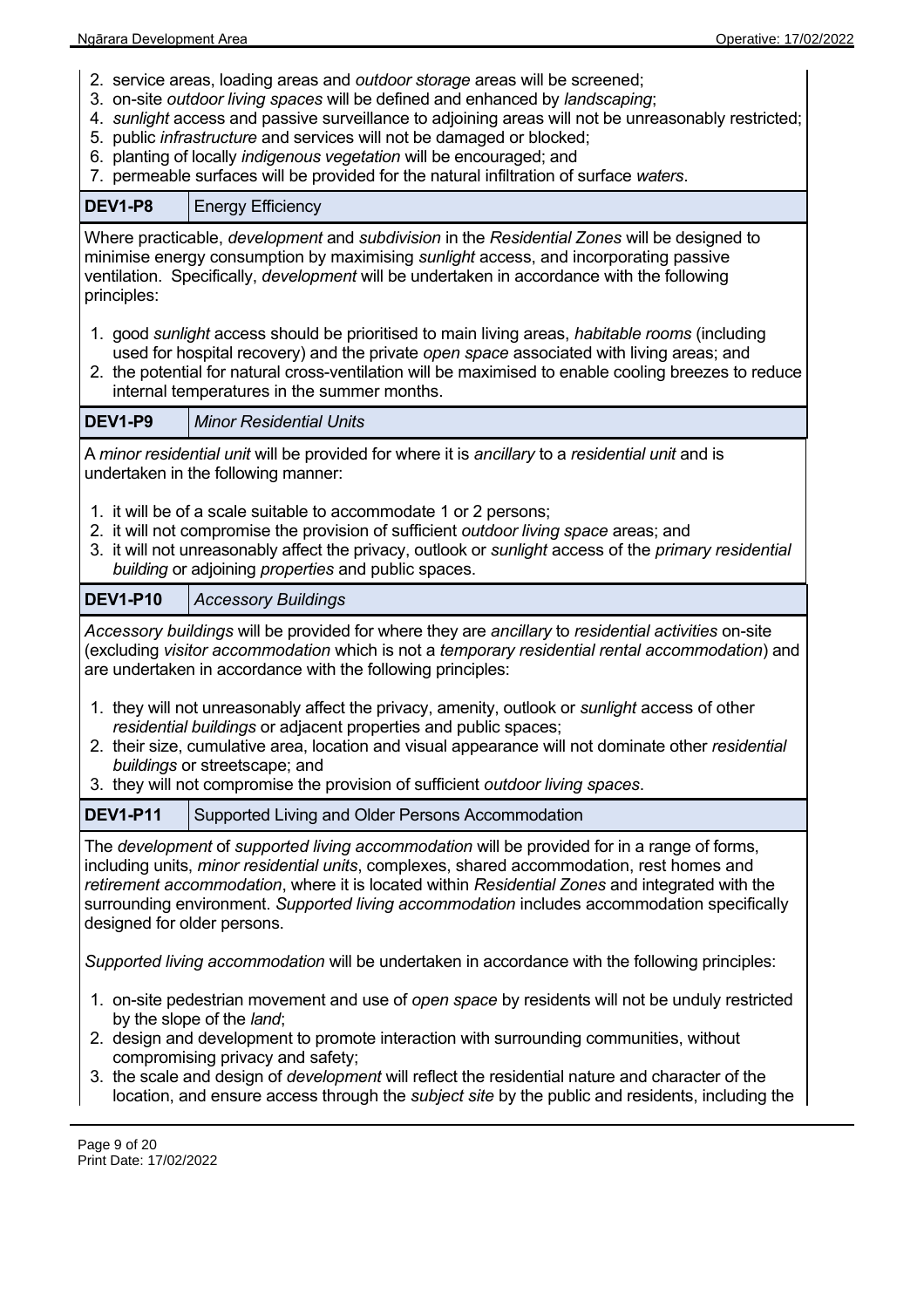provision of public *legal roads* and pedestrian accessways consistent with residential scale blocks; and

4. where practicable, the *development* will be located within walking distance of essential facilities such as local *shops*, health and community services and public transport networks.

| <b>DEV1-P12</b>                                                                                                                                                                                                                       | <b>Shared and Group Accommodation</b>                                                                                                           |  |  |
|---------------------------------------------------------------------------------------------------------------------------------------------------------------------------------------------------------------------------------------|-------------------------------------------------------------------------------------------------------------------------------------------------|--|--|
| Shared and group accommodation may be provided for where facilities are shared by residents<br>on-site at an intensity and scale compatible with other residential development within the locality.                                   |                                                                                                                                                 |  |  |
| Shared and group accommodation will be undertaken in accordance with the following principles.<br>The <i>development</i> should be:                                                                                                   |                                                                                                                                                 |  |  |
|                                                                                                                                                                                                                                       | 1. located within walking distance of essential facilities such as local shops, health and<br>community services and public transport networks; |  |  |
| of the land;                                                                                                                                                                                                                          | 2. located where on-site pedestrian movement of residents is not unduly restricted by the slope                                                 |  |  |
| 3. located and designed to promote interaction with other sections of the community, without<br>compromising privacy and safety;                                                                                                      |                                                                                                                                                 |  |  |
|                                                                                                                                                                                                                                       | 4. of a scale and appearance that reflects the residential nature and character of the surrounding<br>neighbourhood; and                        |  |  |
| 5. of a scale and design which ensures access through the <i>subject site</i> by the public and<br>residents, including the provision of public legal road and pedestrian accessways consistent<br>with residential-scale blocks.     |                                                                                                                                                 |  |  |
| <b>DEV1-P13</b>                                                                                                                                                                                                                       | <b>Home Businesses</b>                                                                                                                          |  |  |
| The opportunity to undertake home-based employment will be provided for in a manner which<br>avoids, remedies or mitigates adverse effects on the amenity values of the Residential Zones and<br>the primacy and vitality of centres. |                                                                                                                                                 |  |  |

**DEV1-P14** Non-Residential Activities

Plan Change 1A (Accessible car parking provisions) proposes amendments to this policy.

- 1. *Non-residential activities* other than activities managed under the Community Facilities chapter will be allowed in the *Residential Zones* only if the activities are compatible with *residential activities* and the *amenity values* of residential areas, and if they provide a function which:
	- a. minimises the need to travel for daily goods and services;
	- b. supports the resilience of the local neighbourhood;
	- c. provides a service or function to the local neighbourhood; and
	- d. does not detract from the vitality of *centres* and other *Working Zones*.
- 2. In determining whether or not the scale of *effect*s of *non-residential activities* is appropriate, particular regard shall be given to:
	- a. the appropriateness of the scale, size and intensity of the proposed *buildings* and activities and visual or landscape mitigation proposed;
	- b. the *effect*s generated by the *buildings* and activities on the safety and efficiency of the local *transport network*, including the extent to which the activities make efficient use of the *transport network* by minimising the need to travel;
	- c. the appropriateness in the design and amount of proposed access for staff, customers, visitors and service/delivery vehicles;
	- d. the hours of operation, including the timing and frequency of delivery/service vehicles;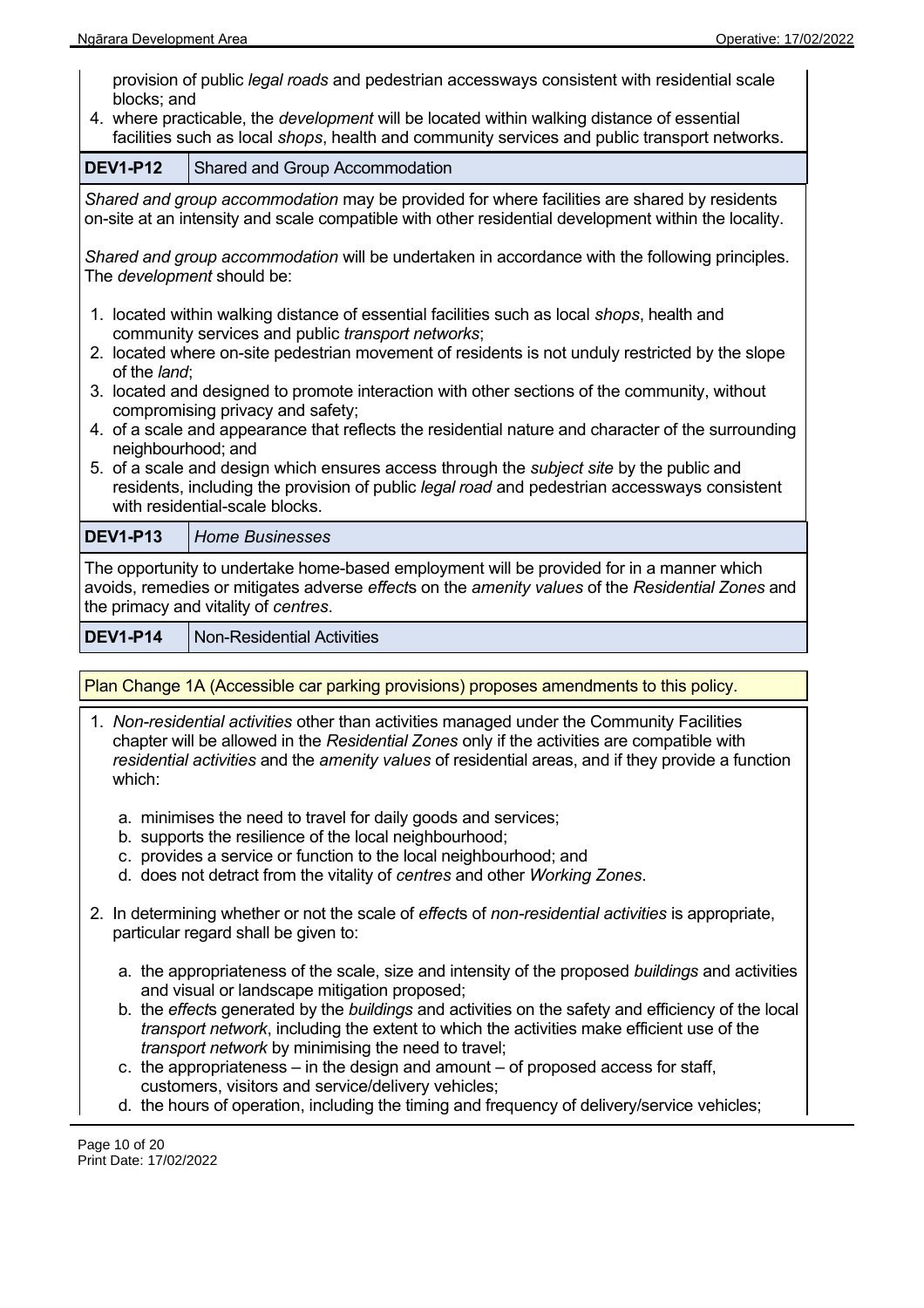- e. the *effect*s on residential character and *amenity values* of the surrounding *environment* generated by the proposed *building* or activity;
- f. *nuisance effects* (including *noise*, odour, light, glare, smoke and *dust*) produced on-site;
- g. whether or not any proposed signage on the *subject site* is associated with the activity, visually distracting to motorists or dominating or detracting from the amenity of the surrounding *environment*;
- h. whether the activities adversely affect the vitality of *centres*;
- i. whether the activity provides goods and services to meet the daily needs of the local neighbourhood; and
- j. any cumulative *effect*s.

The Waimeha *Neighbourhood Development Area* of the Ngārara Development Area provides for a local centre. The following policy is relevant to *Local Centres*.

#### **DEV2-P15** Local Centres

*Local centres* are managed to enable a mix of limited local *retail activities*, other *business activities*, facilities and services which serve the daily convenience needs of local communities, generally within a walkable distance. *Local centres* may also contain residential and community and civic activities.

*Local centres* are located within the *Local Centre Zone* at Paekākāriki, Raumati South, Kena Kena, Meadows, Te Moana Road and Mazengarb Road. *Local centres* are also provided for in the Waikanae North Development Area Precinct 6 (Mixed Use) and the Ngārara Development Area - Waimeha *Neighbourhood Development Area*.

In the following *local centres*, *subdivision,* use and *development* will be undertaken in a manner that is consistent with the specified design objectives and principles:

- 1. Paekākāriki Village: the Paekākāriki Village Centre Design Guide in Appendix 15;
- 2. Meadows Precinct: the Meadows Precinct Design Guidelines in Appendix 16, and the Meadows Structure Plan in Appendix 17;*Neighbourhood Development Area*, Ngārara Development Area: the Waimeha Neighbourhood development guidelines under the Ngārara Structure Plan in Appendix 7;Precinct 6 - Waikanae North Development Area: Waikanae North Design Guide in Appendix 9.

### **Rules**

| <b>DEV1-R1</b>        | Any activity which is not specified as a permitted controlled, restricted<br>discretionary, discretionary, non-complying or prohibited activity in this chapter.                                                                                                                                                       |
|-----------------------|------------------------------------------------------------------------------------------------------------------------------------------------------------------------------------------------------------------------------------------------------------------------------------------------------------------------|
| Permitted<br>Activity | <b>Standards</b><br>1. The activity complies with all <i>permitted activity</i> standards in this chapter.                                                                                                                                                                                                             |
| <b>DEV1-R2</b>        | Unless otherwise specified as a controlled, restricted discretionary, discretionary,<br>non-complying or prohibited activity in this chapter, any activity within an identified<br>Neighbourhood Development Area in Appendix 7.<br>Qualifying criteria, and measurement criteria apply to activities under this rule. |
| Permitted<br>Activity | <b>Standards</b><br>1. Any activity must comply with the <i>permitted activity</i> standards for the General<br>Residential Zone except Standards 2 and 3 of GRZ-R6.<br>2. No more than one residential unit and one minor residential unit shall be erected                                                           |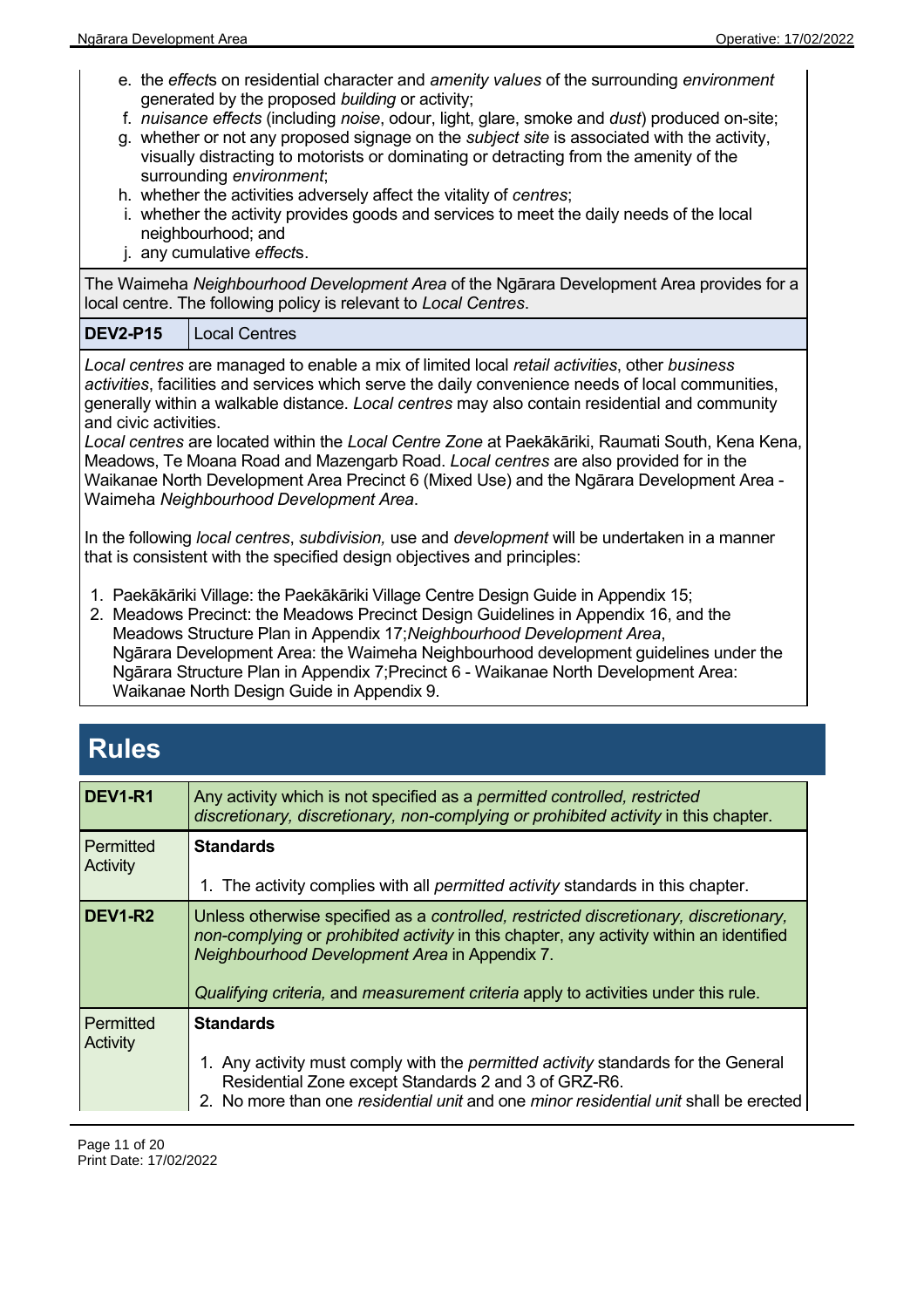|                  | on any allotment.                                                                                                                                                                                                                                                                                                                                                            |
|------------------|------------------------------------------------------------------------------------------------------------------------------------------------------------------------------------------------------------------------------------------------------------------------------------------------------------------------------------------------------------------------------|
|                  | Qualifying criteria:<br>In order to be self-contained a <i>minor residential unit</i> must contain<br>a kitchen and bathroom. A minor residential unit has a gross floor area which is<br>no greater than 54m <sup>2</sup> in the Residential Zones (excluding decks and covered<br>outdoor living areas).                                                                   |
|                  | <b>Measurement Criteria:</b><br>The number of residential units must be determined using the residential unit<br>measurement criteria.                                                                                                                                                                                                                                       |
|                  | When measuring gross floor area for the purposes of a <i>minor residential unit</i> ,<br>include:<br>a. covered yards and areas covered by a roof but not enclosed by walls                                                                                                                                                                                                  |
|                  | Exclude:<br>a. uncovered stairways;<br>b. floor space in terraces (open or roofed), external balconies, breezeways or<br>porches;<br>c. roof carparking, lift towers and machinery rooms on the roof having a floor<br>area of not more than 200m <sup>2</sup> ;<br>d. car parking areas; and<br>e. floor space of interior balconies and mezzanines not used by the public. |
|                  | 3. All buildings must be located a minimum of 50m from any wetland or<br>ecological site identified in Schedule 1.                                                                                                                                                                                                                                                           |
|                  |                                                                                                                                                                                                                                                                                                                                                                              |
| <b>DEV1-R3</b>   | Pastoral and arable farming, plantation forestry (except the harvesting of plantation<br>forestry blocks larger than 10 hectares in any 12 month period), outdoor<br>(extensive) pig farming, horticulture, viticulture and orchards.                                                                                                                                        |
| Permitted        | <b>Standards</b>                                                                                                                                                                                                                                                                                                                                                             |
| Activity         | 1. The activity must comply with all permitted activity standards in the rules in this<br>chapter.                                                                                                                                                                                                                                                                           |
|                  | Note: for the purposes of clarity, intensive farming is not a permitted activity.                                                                                                                                                                                                                                                                                            |
| <b>DEV1-R4</b>   | New residential buildings, and additions or alterations to any existing lawfully<br>established building (excluding minor buildings and any listed historic heritage<br>building) within the Waimeha North Neighbourhood Development Area as identified<br>in the Ngārara Development Area Structure Plan in Appendix 7.                                                     |
|                  | Measurement criteria, and height measurement criteria apply to activities under this<br>rule.                                                                                                                                                                                                                                                                                |
| <b>Permitted</b> | <b>Standards</b>                                                                                                                                                                                                                                                                                                                                                             |
| Activity         | 1. Only one residential unit per allotment is permitted except in Residential A and<br>Mixed Use B areas where multi-unit developments comply with standards 2 - 9<br>and $22 - 25$ respectively below.                                                                                                                                                                      |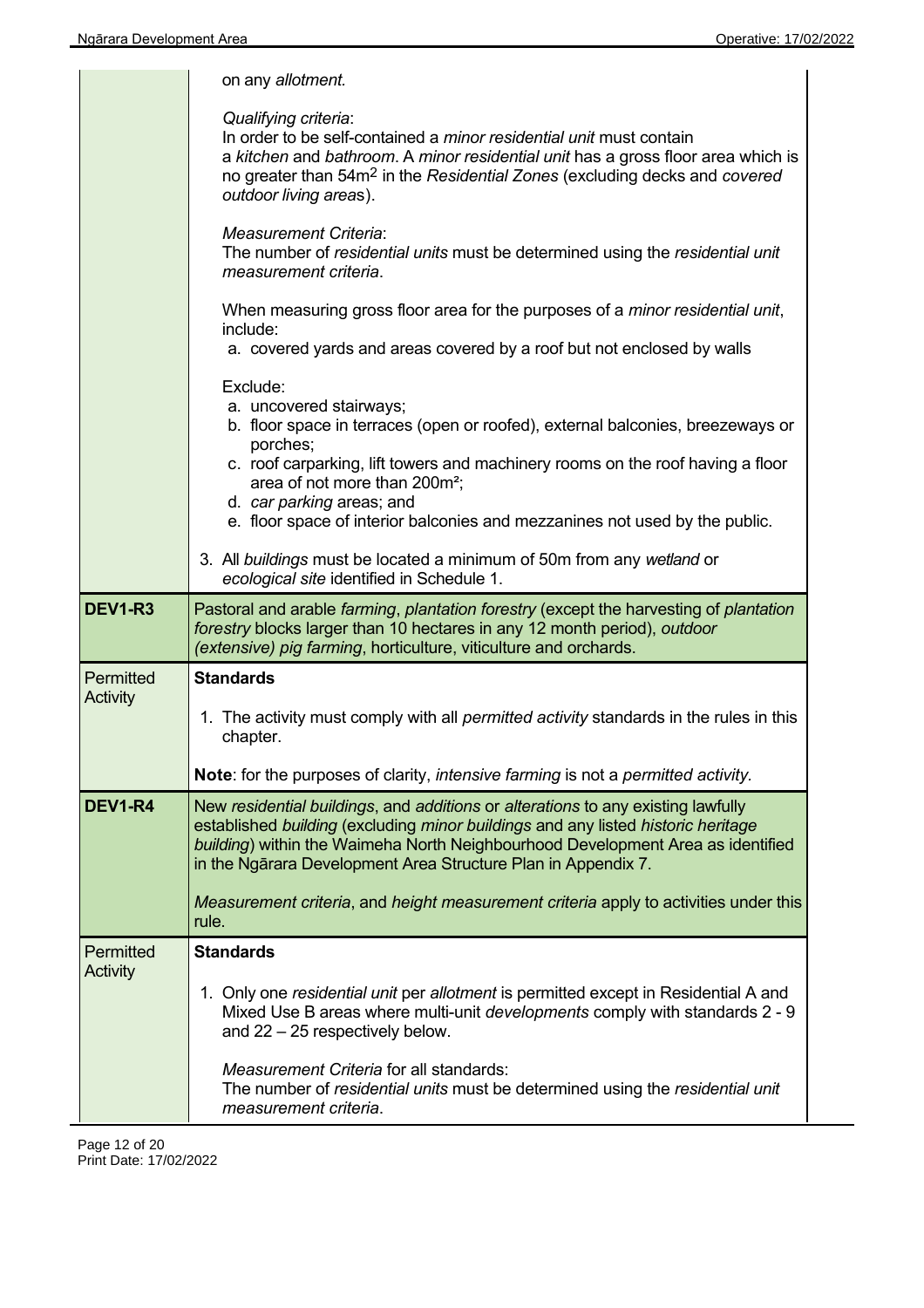When measuring *building coverage*, include: a. any part of the *site* subject to a designation that may be taken or acquired under the Public Works Act 1981. Exclude: a. any section of any buildings that extends out beyond the ground floor level limits of the building and overhangs the ground. b. The footprint of any *minor building* The specified reference point for measuring *height* must be determined using the *height measurement criteria.* The *height in relation to boundary* envelope must be measured from a point above the *original ground level* at the boundary (including restrictive covenant areas of cross lease properties). Residential chimneys, electricity transmission towers, masts, radio, television and telecommunication antenna and aerials are excluded from the *height in relation to boundary* envelope. Where there is a right-of-way or an access strip/leg adjoining the allotment boundary, the *height in relation to boundary* envelope shall be measured from a point 2.1 metres above a point midway across the right-of-way or access strip/leg **RECESSION PLANE MAXIMUM HEIGHT** NOTE:Gable end roofs may penetrate plane by 1/3 of X 8.00m 8.00m site boundary site boundar site boundar Residential A areas (allotments less than or equal to 350m<sup>2</sup>): 2. The maximum *building coverage* of any *allotment* shall be 50%. 3. The maximum *height* of any *building* (excluding *accessory buildings*) shall be 10m (2-3 storeys). 4. The maximum *height* of any *accessory building* shall be 3m and the maximum length along the side *boundary* shall be 8.9m. 5. No *height in relation to boundary* requirements apply to these *allotments*. 6. The following setbacks apply: a. For any front *yard*, any *building* (excluding *accessory buildings*) shall be set back a minimum of 1m and a maximum of 3m, except for Lots 11-14 DP 51388, which have a maximum setback of 5m. b. *Accessory buildings* shall be set back a minimum of 3m from any front *yard.*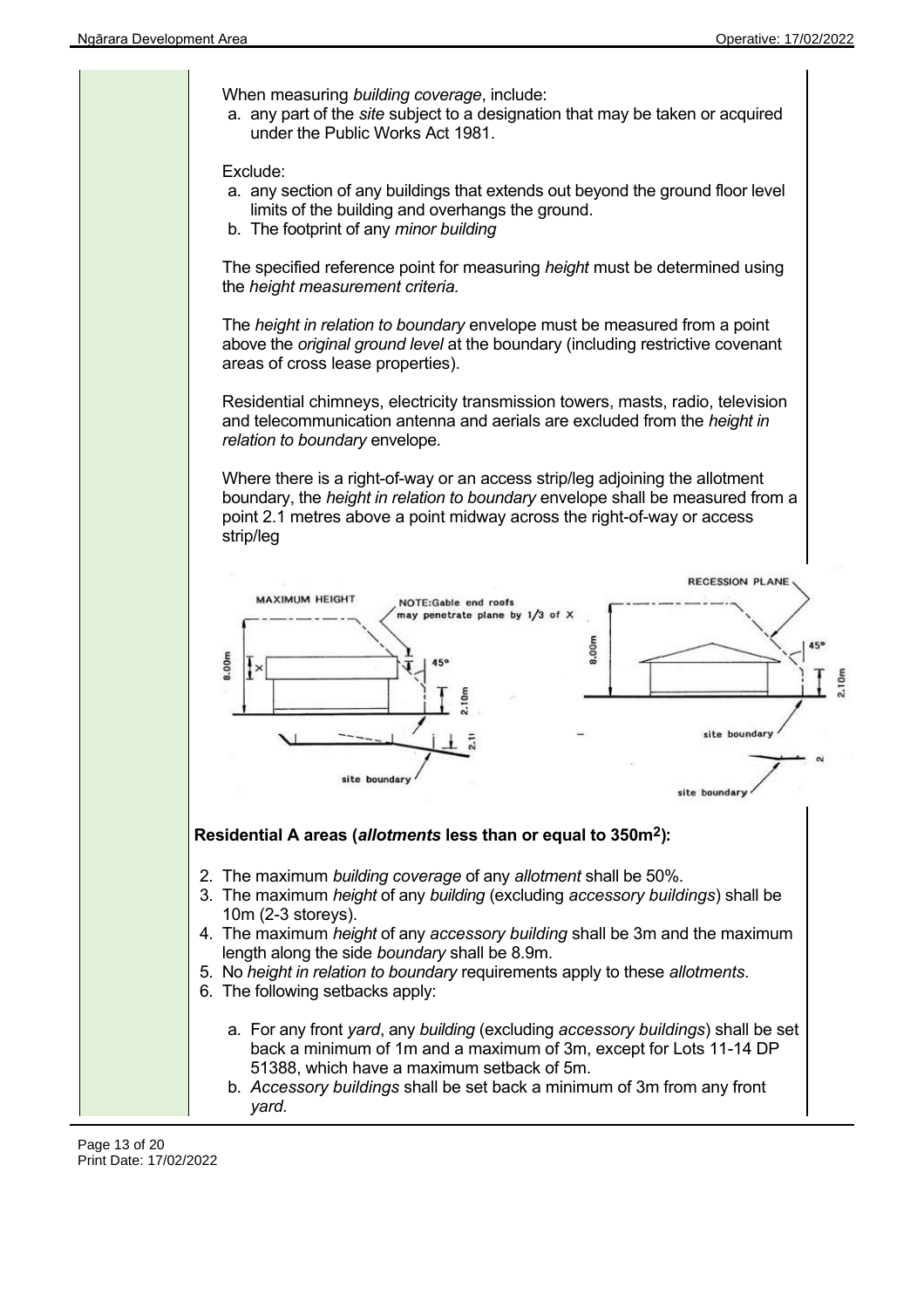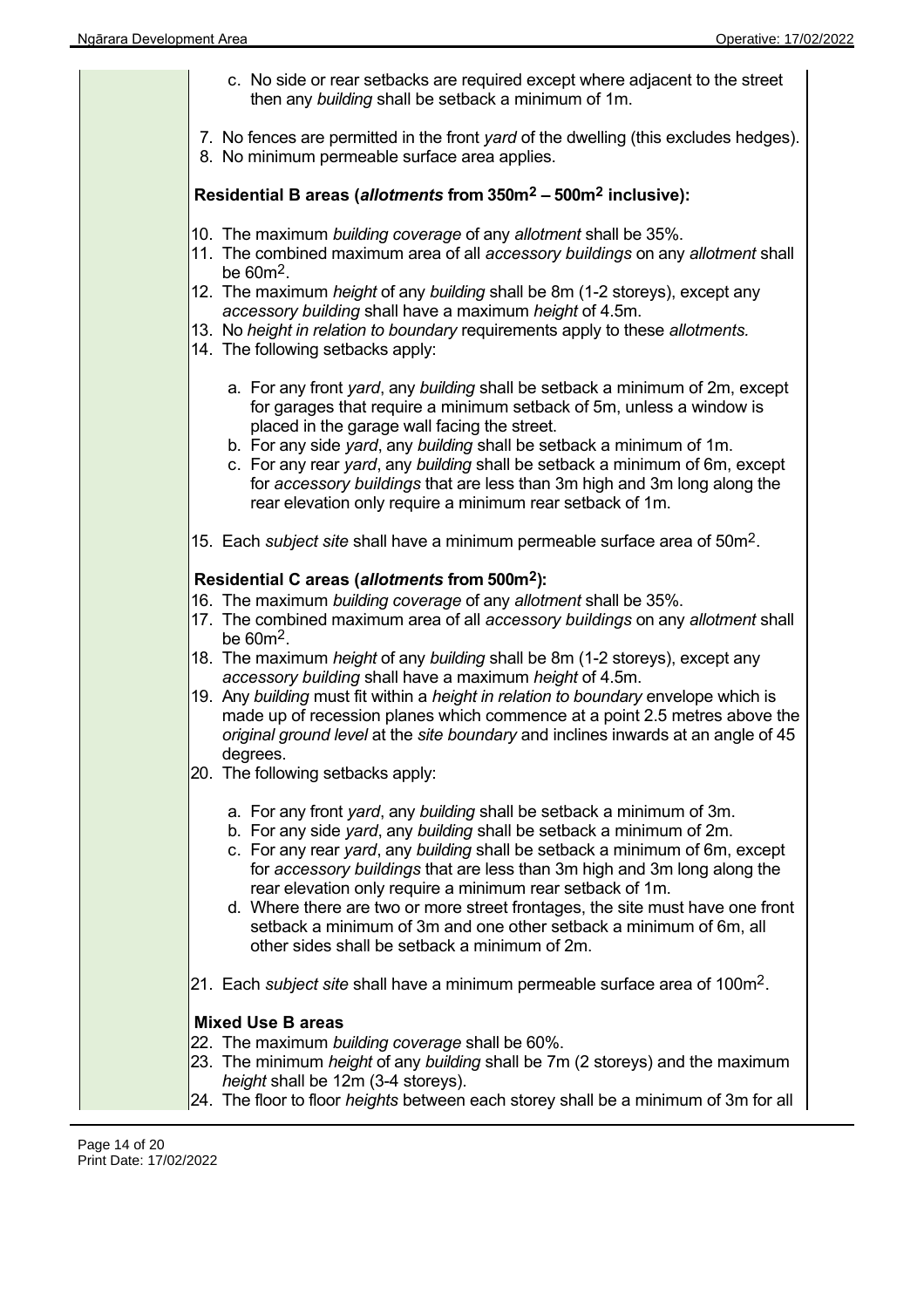|                     | floors except loft spaces and alcoves no larger than 7.5m <sup>2</sup> .<br>[25. The following setbacks apply:                                                                                                                                                                             |
|---------------------|--------------------------------------------------------------------------------------------------------------------------------------------------------------------------------------------------------------------------------------------------------------------------------------------|
|                     | a. For the front yard, any building shall be set back a minimum of 2m.<br>b. From any residential site, any building shall be setback a minimum of 5m.<br>c. No side and rear setbacks apply except where adjoining an access leg or<br>right of way where the setback shall be 1.0 metre. |
| DEV <sub>1-R5</sub> | Home businesses and home craft occupations                                                                                                                                                                                                                                                 |
|                     | Qualifying criteria apply to activities under this rule.                                                                                                                                                                                                                                   |

Plan Change 1A (Accessible car parking provisions) proposes amendments to this rule, which have immediate legal effect from notification on 17 February 2022.

| Permitted<br>Activity | <b>Standards</b>                                                                                                                                                                                                                                                                                                                                                                                                                                                                                                                                                                                                                                                                                                                                                                                                                                                                                                                                                                                                       |  |  |
|-----------------------|------------------------------------------------------------------------------------------------------------------------------------------------------------------------------------------------------------------------------------------------------------------------------------------------------------------------------------------------------------------------------------------------------------------------------------------------------------------------------------------------------------------------------------------------------------------------------------------------------------------------------------------------------------------------------------------------------------------------------------------------------------------------------------------------------------------------------------------------------------------------------------------------------------------------------------------------------------------------------------------------------------------------|--|--|
|                       | 1. Home businesses and home craft occupations must:                                                                                                                                                                                                                                                                                                                                                                                                                                                                                                                                                                                                                                                                                                                                                                                                                                                                                                                                                                    |  |  |
|                       | a. be carried out within a lawfully established residential building or an<br>associated accessory building (excluding minor buildings) that meets the<br>permitted activity standards in DEV1-R4;<br>b. not involve the use of any source of motive power other than electric motors<br>of not more than 0.56kw;<br>c. be limited to one home business and home craft occupations per site,<br>excluding home offices;<br>d. not have more than one non-resident person working on the site at any one<br>time; and<br>e. not have any deliveries related to the activity made to or from the<br>site between the hours of 7pm and 7am.                                                                                                                                                                                                                                                                                                                                                                               |  |  |
|                       | 2. The total floor area used for home businesses and home craft<br>occupations must not exceed 40m <sup>2</sup> .<br>3. In addition to Standards (1) and (2) above, for any home business:                                                                                                                                                                                                                                                                                                                                                                                                                                                                                                                                                                                                                                                                                                                                                                                                                             |  |  |
|                       | a. any retailing must be an ancillary activity to the home business;<br>b. no goods on display shall be visible from outside the building in which the<br>home business is undertaken; and<br>c. the maximum retail floor space or sales area must not exceed 10m <sup>2</sup> .                                                                                                                                                                                                                                                                                                                                                                                                                                                                                                                                                                                                                                                                                                                                       |  |  |
|                       | <b>Qualifying Criteria:</b><br>Home businesses and home craft occupations are performed entirely within a<br>residential building or accessory building. Home businesses and home craft<br>occupations shall not include any activity involving any panel beating, spray<br>painting, motor vehicle repairs, fibre glassing, heavy trade vehicles, sheet<br>metal work, wrecking of motor vehicles, bottle or scrap metal storage, rubbish<br>collection service (except that empty, clean drums may be stored in a suitably<br>screened area), wrought iron work or manufacture, motor body building, fish<br>processing, breeding or boarding of dogs or cats, visitor accommodation or<br>any process which involves repetitive use of power tools, drills or hammering<br>or any business activity, trade, craft or profession which creates a nuisance<br>effect at or beyond the boundary of the property on which the activity is<br>occurring, and does not include temporary residential rental accommodation |  |  |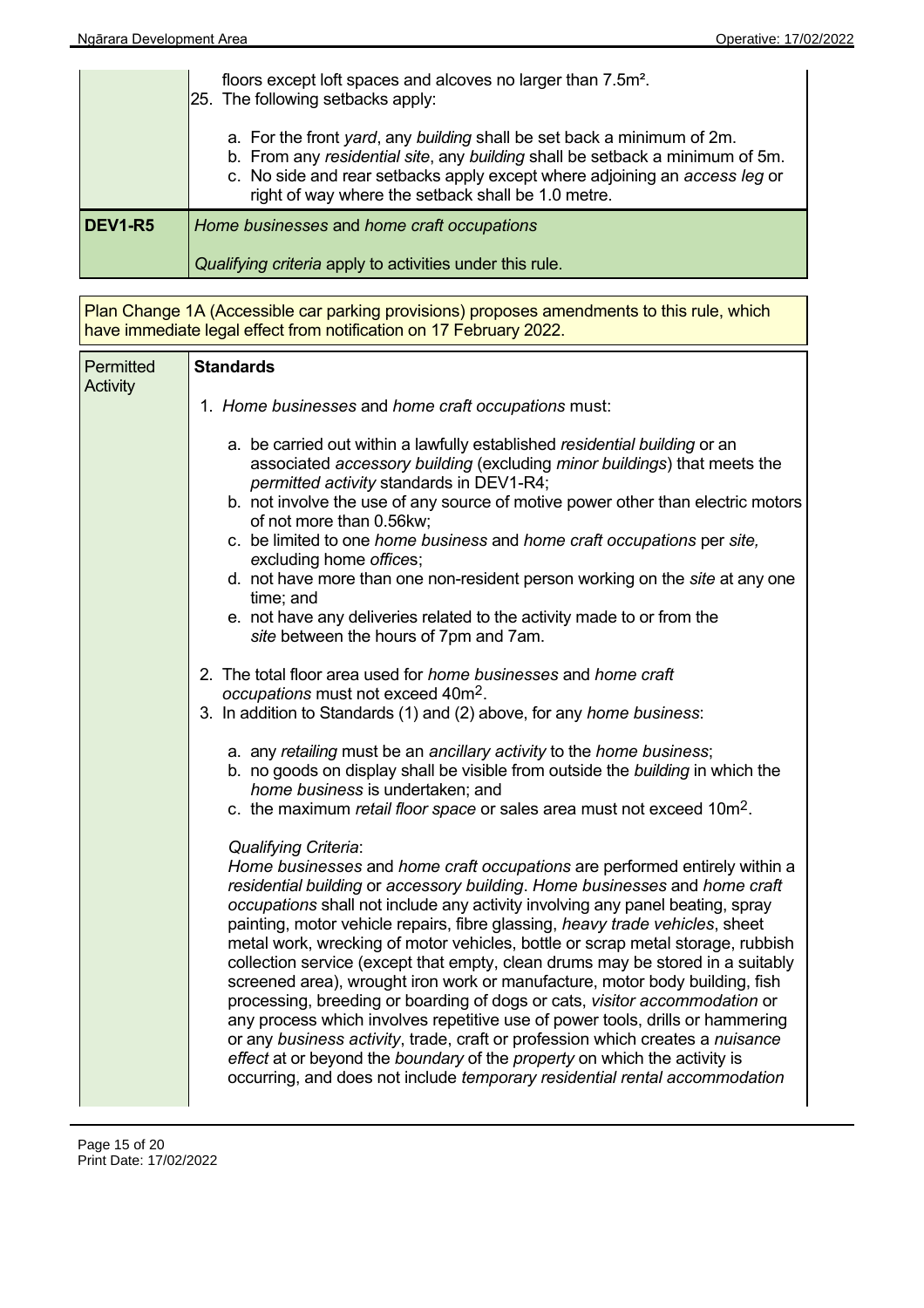|                                     | Notes:<br>chapter.<br>in the Signs and Noise chapters                                                                                                                                                                                                                                                                                                                                                                                                                                                                                                                                                                                                                                                                                                                                                                                                                                                                                                                                                                               | • For requirements for deliveries refer to the rules and standards in the Transport<br>• For requirements in respect of signs and noise, refer to the rules and standards                                                                                                                                                                                                                                                                                                                                                                                                                                     |
|-------------------------------------|-------------------------------------------------------------------------------------------------------------------------------------------------------------------------------------------------------------------------------------------------------------------------------------------------------------------------------------------------------------------------------------------------------------------------------------------------------------------------------------------------------------------------------------------------------------------------------------------------------------------------------------------------------------------------------------------------------------------------------------------------------------------------------------------------------------------------------------------------------------------------------------------------------------------------------------------------------------------------------------------------------------------------------------|---------------------------------------------------------------------------------------------------------------------------------------------------------------------------------------------------------------------------------------------------------------------------------------------------------------------------------------------------------------------------------------------------------------------------------------------------------------------------------------------------------------------------------------------------------------------------------------------------------------|
| <b>DEV1-R6</b><br><b>Controlled</b> | Non-residential activities, retail and commercial activities (not specified as<br>permitted activities in this chapter), including structures and buildings, within the<br>Waimeha North Neighbourhood Development Area Mixed Use Areas identified in<br>the Structure Plan in Appendix 7.<br>rule.<br><b>Standards</b>                                                                                                                                                                                                                                                                                                                                                                                                                                                                                                                                                                                                                                                                                                             | Measurement criteria, and height measurement criteria apply to activities under this<br><b>Matters of Control</b>                                                                                                                                                                                                                                                                                                                                                                                                                                                                                             |
| <b>Activity</b>                     | Measurement Criteria for all standards:<br>When measuring building coverage,<br>include:<br>a. any part of the site subject to a<br>designation that may be taken or<br>acquired under the Public Works<br>Act 1981.<br>Exclude:<br>a. any section of any buildings that<br>extends out beyond the ground floor<br>level limits of the building and<br>overhangs the ground.<br>b. The footprint of any minor building<br>The specified reference point for<br>measuring height must be determined<br>using the height measurement criteria.<br><b>Mixed Use A areas:</b><br>1. The maximum building coverage<br>shall be 50%.<br>2. The maximum height of any<br>building or structure<br>(excluding minor buildings) shall be<br>$12m$ (3-4 storeys).<br>3. The floor to floor heights between<br>each storey shall be:<br>a. A minimum of 3.5m on the<br>ground floor.<br>b. A minimum of 3m on all other<br>floors.<br>4. The following setbacks apply:<br>a. For the front yard, any<br>building or structure (excluding minor | 1. The extent of consistency with the<br>Structure Plan for the Waimeha North<br>Neighbourhood Development Area in<br>Appendix 7.<br>2. Design and layout, including any<br>associated earthworks.<br><b>Note: Earthworks associated with</b><br>extractive industries, the removal or<br>replacement of underground fuel<br>storage tanks, and "earthworks" as<br>defined in and regulated by the<br>NESPF are not managed by this rule.<br>3. Vehicle access points onto legal road<br>and any transport effects.<br>4. The imposition of conditions to<br>manage visual, character and<br>amenity effects. |

 $\overline{a}$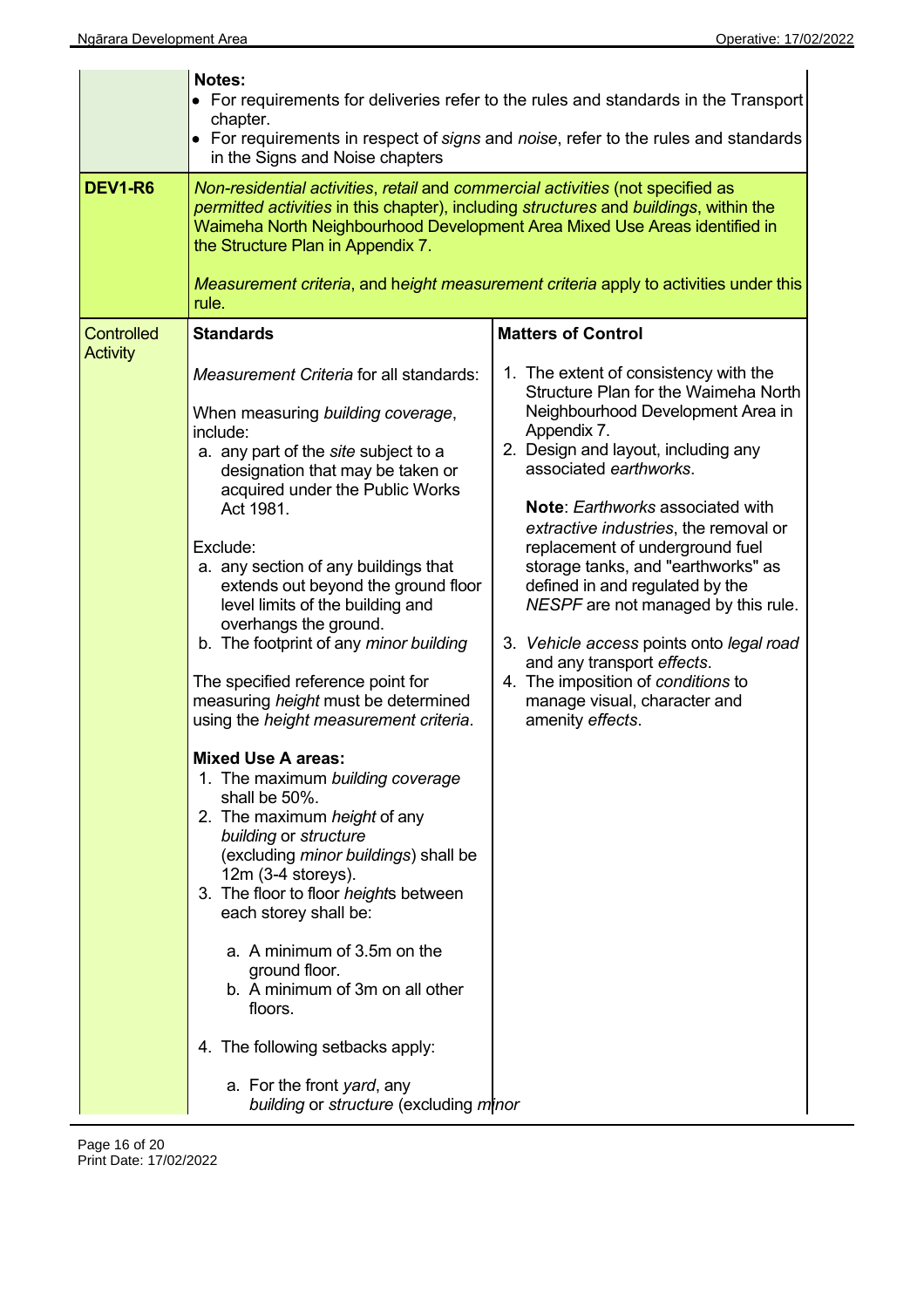| buildings) shall be set back a<br>minimum of 0m and a maximum<br>of 3m.<br>b. From any residential site, any<br>building or<br>structure (excluding minor<br>buildings) shall be setback a<br>minimum of 5m.<br>c. No side and rear setbacks<br>apply.<br>d. Where there is a leg-in or right-<br>of-way access directly adjoining<br>the <i>subject</i> site, the setback<br>shall either be 3m from the far<br>side of the access way<br>(opposite the mixed use site) or<br>1m, whichever is greater.<br>5. The maximum floor area for any<br>commercial premise shall be 200m <sup>2</sup> |
|------------------------------------------------------------------------------------------------------------------------------------------------------------------------------------------------------------------------------------------------------------------------------------------------------------------------------------------------------------------------------------------------------------------------------------------------------------------------------------------------------------------------------------------------------------------------------------------------|
| with the exception of one premise at<br>the Gateway Village as identified in<br>the Structure Plan in Appendix 7<br>which has a maximum floor area of<br>700m <sup>2</sup> .                                                                                                                                                                                                                                                                                                                                                                                                                   |
| <b>Mixed Use B areas:</b><br>6. The maximum building coverage<br>shall be 60%.<br>7. The minimum height of any<br>building or structure (excluding minor<br>buildings) shall be 7m (2 storeys)<br>and the maximum height shall be<br>$12m$ (3-4 storeys).                                                                                                                                                                                                                                                                                                                                      |
| 8. The floor to floor heights between<br>each storey shall be a minimum of<br>3m for all floors except loft spaces<br>and alcoves no larger than 7.5m <sup>2</sup> .<br>9. The following setbacks apply:                                                                                                                                                                                                                                                                                                                                                                                       |
| a. For the front <i>yard</i> , any<br>building or structure (excluding<br>minor buildings) shall be set<br>back a minimum of 2m<br>b. From any residential site, any<br>building or<br>structure (excluding minor<br>buildings) shall be setback a<br>minimum of 5m<br>c. No side and rear setbacks<br>apply.                                                                                                                                                                                                                                                                                  |
| 10. The maximum floor area for any                                                                                                                                                                                                                                                                                                                                                                                                                                                                                                                                                             |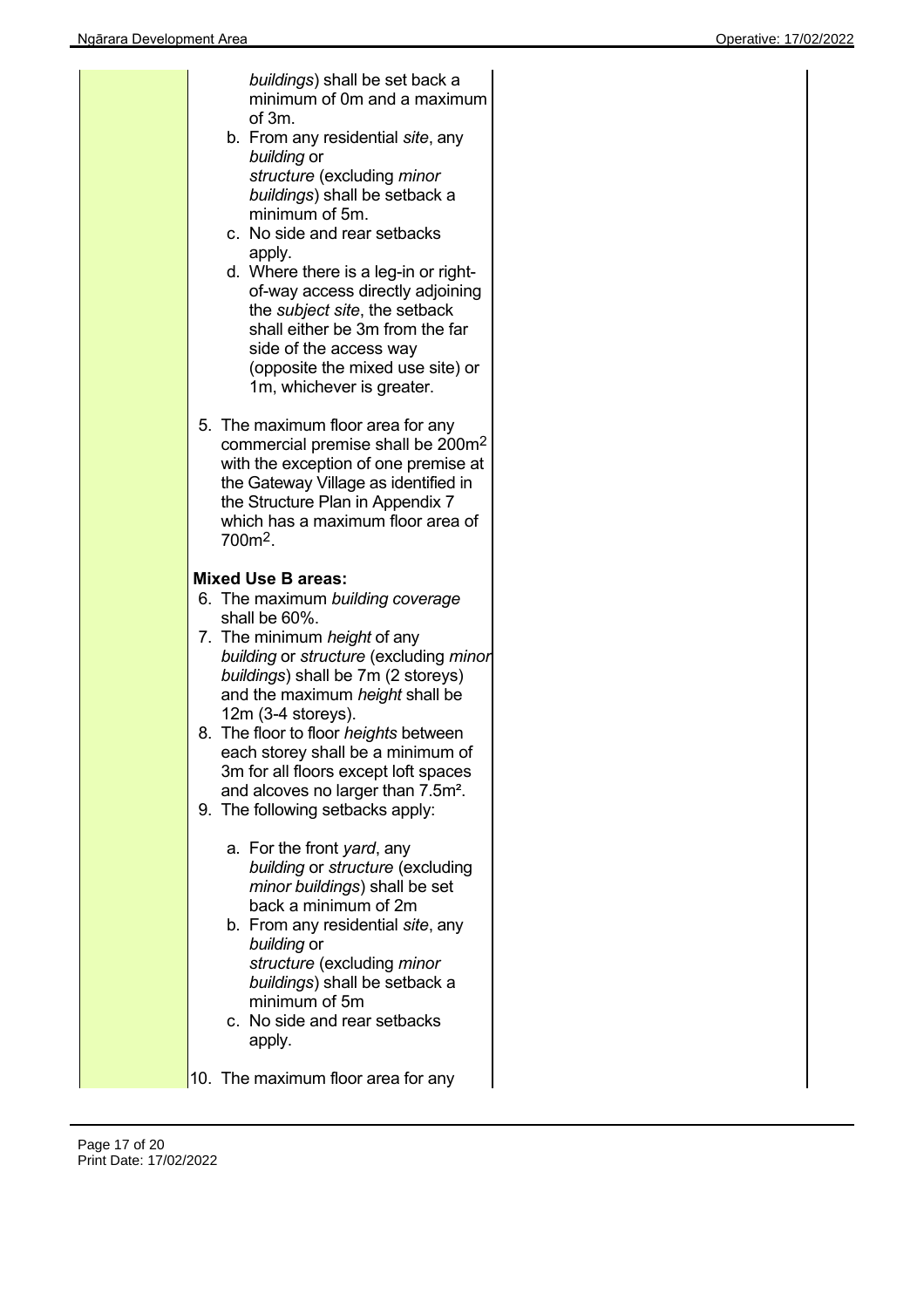|                                                              | non-residential premises shall be<br>$150m^2$ .<br>11. Hours of operation for business<br>activities shall be between 7:30am<br>and 6:30pm.                                                                                                                                                                                                                                                                                                                                                                                                                                                                                                                                                                                                      |                                                                                                                                                                                                                                                                                                                                                                                                                                                                                                 |  |
|--------------------------------------------------------------|--------------------------------------------------------------------------------------------------------------------------------------------------------------------------------------------------------------------------------------------------------------------------------------------------------------------------------------------------------------------------------------------------------------------------------------------------------------------------------------------------------------------------------------------------------------------------------------------------------------------------------------------------------------------------------------------------------------------------------------------------|-------------------------------------------------------------------------------------------------------------------------------------------------------------------------------------------------------------------------------------------------------------------------------------------------------------------------------------------------------------------------------------------------------------------------------------------------------------------------------------------------|--|
| <b>DEV1-R7</b>                                               | Any activity that is listed as a permitted activity or a controlled activity and does not<br>comply with one or more of the associated standards, unless otherwise specified.                                                                                                                                                                                                                                                                                                                                                                                                                                                                                                                                                                    |                                                                                                                                                                                                                                                                                                                                                                                                                                                                                                 |  |
| <b>Restricted</b><br><b>Discretionary</b><br><b>Activity</b> | <b>Standards</b>                                                                                                                                                                                                                                                                                                                                                                                                                                                                                                                                                                                                                                                                                                                                 | <b>Matters of Discretion</b><br>1. The extent of consistency with the<br>Structure Plan for the Ngārara<br>Development Area including the<br>Ngārara Development Area<br>Neighbourhood Development Areas<br>contained within Appendix 7 and<br>Appendix 8.<br>2. Consideration of the effects of the<br>standard not being met.<br>3. Measures to avoid, remedy or<br>mitigate adverse effects.<br>4. Cumulative effects.                                                                       |  |
| <b>DEV1-R8</b>                                               | Development, except for one residential unit per allotment which complies with all<br>the standards in DEV1-R2, for activities identified as an anticipated activity in the<br>corresponding Neighbourhood Development Area within Totara Dunes<br>Neighbourhood Development Areas and those parts of Ti Kouka, and Homestead<br>Neighbourhood Development Areas identified in Appendix 7 on an allotment that<br>includes any part of the Kawakahia Wetland (K066 - Harakeke Wetland)                                                                                                                                                                                                                                                           |                                                                                                                                                                                                                                                                                                                                                                                                                                                                                                 |  |
| <b>Restricted</b><br><b>Discretionary</b><br><b>Activity</b> | <b>Standards</b><br>1. An open space wetland buffer of no<br>less than 20 metres in width shall be<br>established around wetlands and<br>streams, except that a buffer of no<br>less than 50 metres in width shall be<br>required for those areas shown as<br>"Open Space Wetland Buffer (50m<br>Buffer)" on the Ngārara Structure<br>Plan.<br>2. For wetland buffers:<br>a. less than 50 metres in width, a<br>10 metre setback from the<br>inland boundary of the buffer is<br>required; and<br>b. 50 metres in width or greater, no<br>building setback is required.<br>3. No structures shall be located within<br>open space wetland buffers except<br>for structures associated with<br>passive recreation and conservation<br>activities. | <b>Matters of Discretion</b><br>1. The imposition of conditions in<br>accordance with Council's<br><b>Subdivision and Development</b><br>Principles and Requirements 2012.<br>2. Ecology and biodiversity.<br>3. Natural hazard risk management.<br>4. The extent of consistency with the<br>Ngarara Development Area Structure<br>Plan for the Development Area<br>including the Ngārara Development<br>Area Neighbourhood Development<br>Areas contained within Appendix 7<br>and Appendix 8. |  |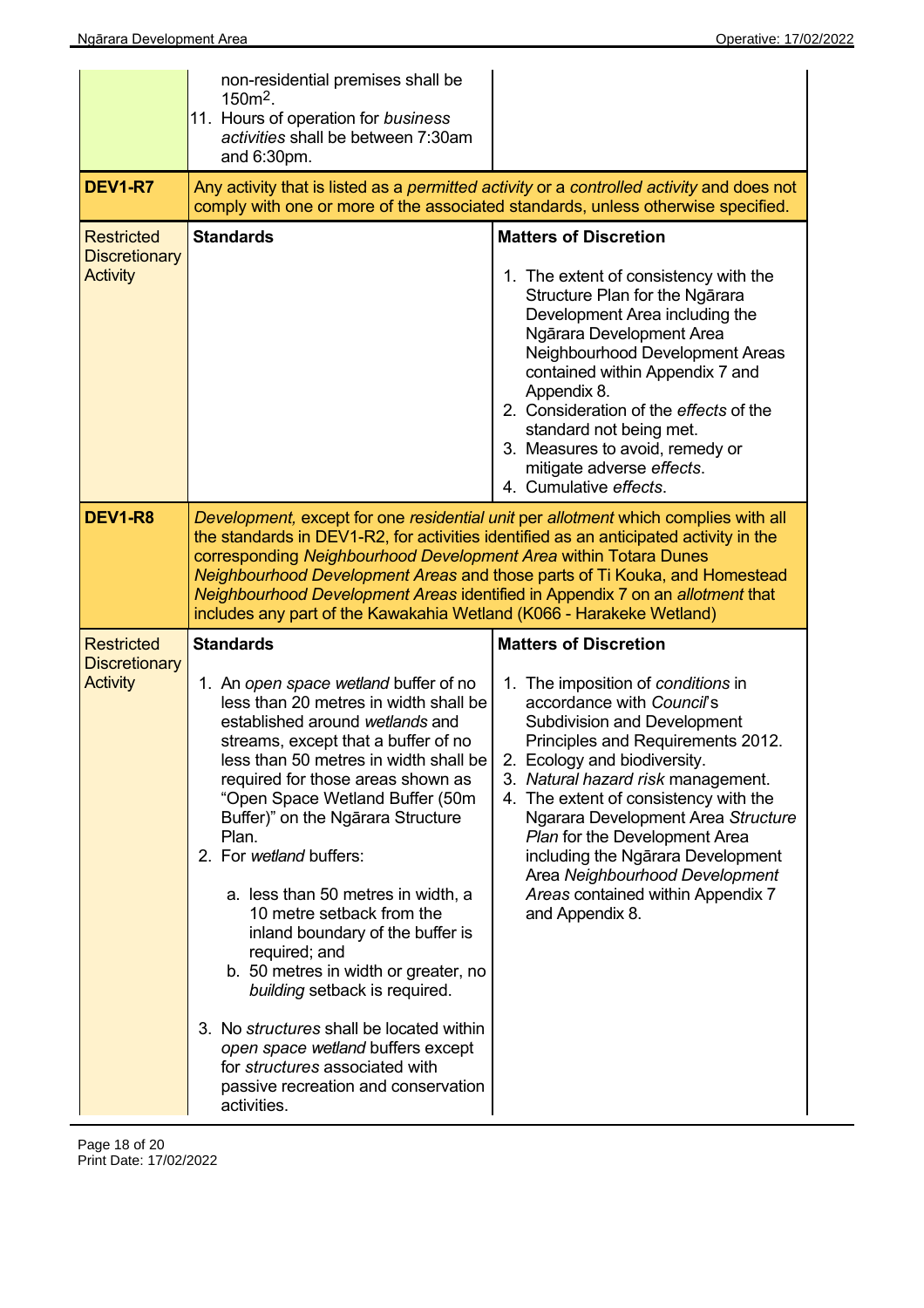| <b>DEV1-R9</b>                                               | 4. All wastewater shall be reticulated<br>and all waste control structures shall<br>be fully contained to ensure no<br>leakage or groundwater filtration.<br>5. No untreated stormwater shall be<br>discharged to natural wetlands.<br>6. All stormwater discharges shall be<br>treated prior to discharge to ground<br>on-site in accordance with approved<br>stormwater management<br>processes.<br>7. Individual building platforms within<br>each allotment and associated<br>services shall be defined.<br>8. Locally sourced indigenous species<br>will be used for all planting.<br>9. Compliance with FC-Table 1.<br>Development within the Waimeha North Neighbourhood Development Area, as |                                                                                                                                                                                                                                                                            |
|--------------------------------------------------------------|------------------------------------------------------------------------------------------------------------------------------------------------------------------------------------------------------------------------------------------------------------------------------------------------------------------------------------------------------------------------------------------------------------------------------------------------------------------------------------------------------------------------------------------------------------------------------------------------------------------------------------------------------------------------------------------------------|----------------------------------------------------------------------------------------------------------------------------------------------------------------------------------------------------------------------------------------------------------------------------|
|                                                              | identified in the Ngārara Development Area Structure Plan in Appendix 7.<br><b>Standards</b>                                                                                                                                                                                                                                                                                                                                                                                                                                                                                                                                                                                                         | <b>Matters of Discretion</b>                                                                                                                                                                                                                                               |
| <b>Restricted</b><br><b>Discretionary</b><br><b>Activity</b> | 1. The <i>development</i> shall be in general<br>accordance with the Ngārara<br>Development Area Structure Plan<br>and be for activities that are                                                                                                                                                                                                                                                                                                                                                                                                                                                                                                                                                    | 1. The extent of consistency with the<br>Structure Plan for the Waimeha North<br>Neighbourhood Development Area in<br>Appendix 7 and Appendix 8.                                                                                                                           |
|                                                              | identified as anticipated activities in<br>the Structure Plan for the Waimeha<br>North Neighbourhood Development<br>Area.<br>2. Compliance with FC-Table 1.                                                                                                                                                                                                                                                                                                                                                                                                                                                                                                                                          | 2. Amenity effects.<br>3. Council's Subdivision and<br>Development Principles and<br>Requirements, 2012.<br>4. The imposition of financial<br>contributions in accordance with the<br>Financial Contributions chapter.                                                     |
|                                                              |                                                                                                                                                                                                                                                                                                                                                                                                                                                                                                                                                                                                                                                                                                      | <b>Note:</b> Other contributions may be<br>applicable under the provisions of the<br>Local Government Act 2002.                                                                                                                                                            |
|                                                              |                                                                                                                                                                                                                                                                                                                                                                                                                                                                                                                                                                                                                                                                                                      | 5. Vehicle access points onto legal road<br>including the State Highway Network<br>and any transport effects.<br>6. Any legal mechanisms required for<br>legal access.<br>7. Council's Crime Prevention through<br><b>Environmental Design Guidelines</b><br>(Appendix 6). |
| <b>DEV1-R10</b>                                              | Any activity in the Ngārara Development Area which is not listed as a-non-<br>complying or prohibited activity and does not comply with one or more of the<br>permitted, controlled, or restricted discretionary activity standards, unless<br>otherwise specifically stated.                                                                                                                                                                                                                                                                                                                                                                                                                        |                                                                                                                                                                                                                                                                            |
| <b>Discretionary</b><br>Activity                             |                                                                                                                                                                                                                                                                                                                                                                                                                                                                                                                                                                                                                                                                                                      |                                                                                                                                                                                                                                                                            |

Page 19 of 20 Print Date: 17/02/2022